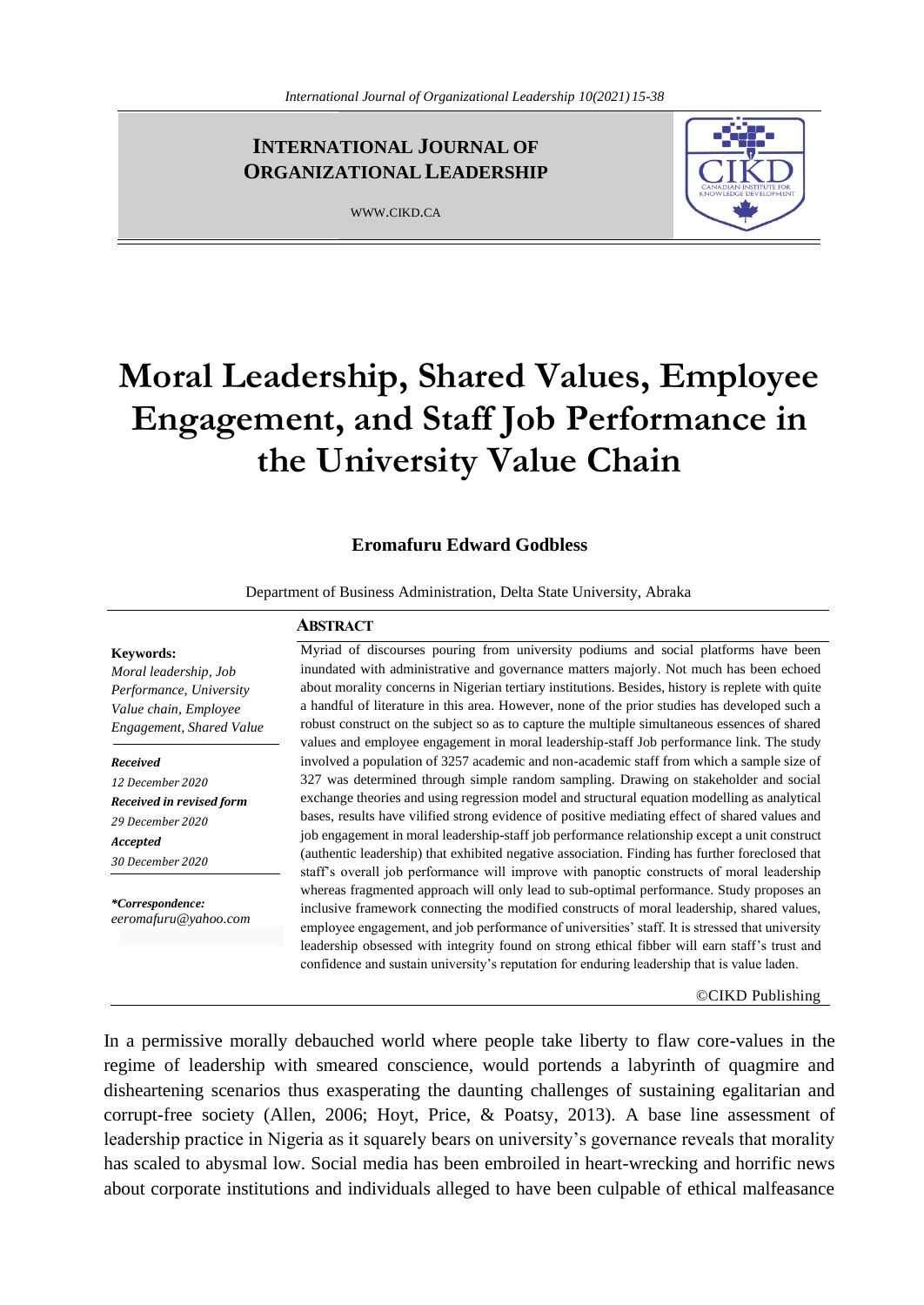for traversing the course of justice bordering on morality concerns (Bedi, Alpaslan, & Green, 2015; Yuki, 2010).

 Preponderance of challenges ravaging the university system in Sub-Sahara Africa often found their antecedence in flabby leadership beret of moral fibers and unswerving integrity to navigate the institutions through turbulent terrains (Biza & Mama Irbo, 2020; Liu, 2010). The architects of moral breaches may have exploited lacuna in the existing moral codes and leadership structures that fail to spell out stiff penalty for fragrant moral aberration and compensatory rewards for those toeing the course of integrity. Fragrant aberrations of societal cultural heritage of core values and group norms have been the crux of leadership challenge in Nigeria and diaspora (Casimir, Izueke, & Nzekwe, 2014; Kempe, 1999).

The above scenario may have triggered renewed curiosities among academia and researchers in the field of moral leadership in the recent times (Casimir et al 2014; Shakeel, Kruyen, & Thiel 2019). The vulnerability of the university to forces within and outside its cottage, the swelling pressures to compromise on moral issues and the renewed societal demands on the university system to be transparent and earn reputation for deepened integrity and quality service has given credence to potency of the study (De Cremer & Vandekerckhove, 2017; Gino, 2015; Hegarty & Moccia, 2018).

Furthermore, the temptation to compromise on moral issues conjugate with the realization that honesty has failed to yield compensable dividends may have spurred many to traverse the course of justice and morality (Carucci, 2016; Mihelic, Lipicnik, & Tekavecic, 2010). Obsession with moral tenets in our contemporary egalitarian society while warranted is not devoid of perceived bottlenecks and forbearances (Hoseah, 2014). The changed form of industrial life, the unrestrained clamor to amass wealth amid all odds, and the compelling demand by the society for equity and value-added service have pitched most organizations against choosing between the extremes – to be moral or amoral. However, to deliver a winning value proposition; morality must occupy a central page in the University core values (Asiff, Qing, Hwang, & Shi, 2019; Lambert, Keena, Leone, May, & Haynes, 2020; Salah, 2016).

A climate of impunity and anarchy will reign supreme in an institutional platform where every participant considers the obligation to be ethical as burden (Carucci, 2016; Lemoine, Hartnell, & Leroy, 2018; Mackey, Frieder, Brees, & Martinko, 2017). As plausible as the arguments for moral leadership might seem, the concept of moral leadership is not easily definable (Hegarty & Moccia, 2018).

By prescribing measures and assemblage of rudiments to rejig moral consciousness among corporate leaders, the study has sought to fill a gap in university governance.

#### **Literature Review**

Quite substantial works on moral leadership and related fields as they impact on performances have been well documented for in-depth theoretical analysis and academic refinements. However, while avalanche of extant literature reviewed addressed the subject from aggregate perspectives only, skeletal studies have been undertaken to examine moral leadership from a more dis-aggregated perspectives.

Dissecting leadership from normative perspective, Sendjaya (2005) has conceived morality as an integral offshoot of leadership and that deontological reasoning provides a sound basis for attractive leadership theories. The author's argument hung on objectivity of universal moral principles as the legitimate basis of a sound understanding of moral leadership.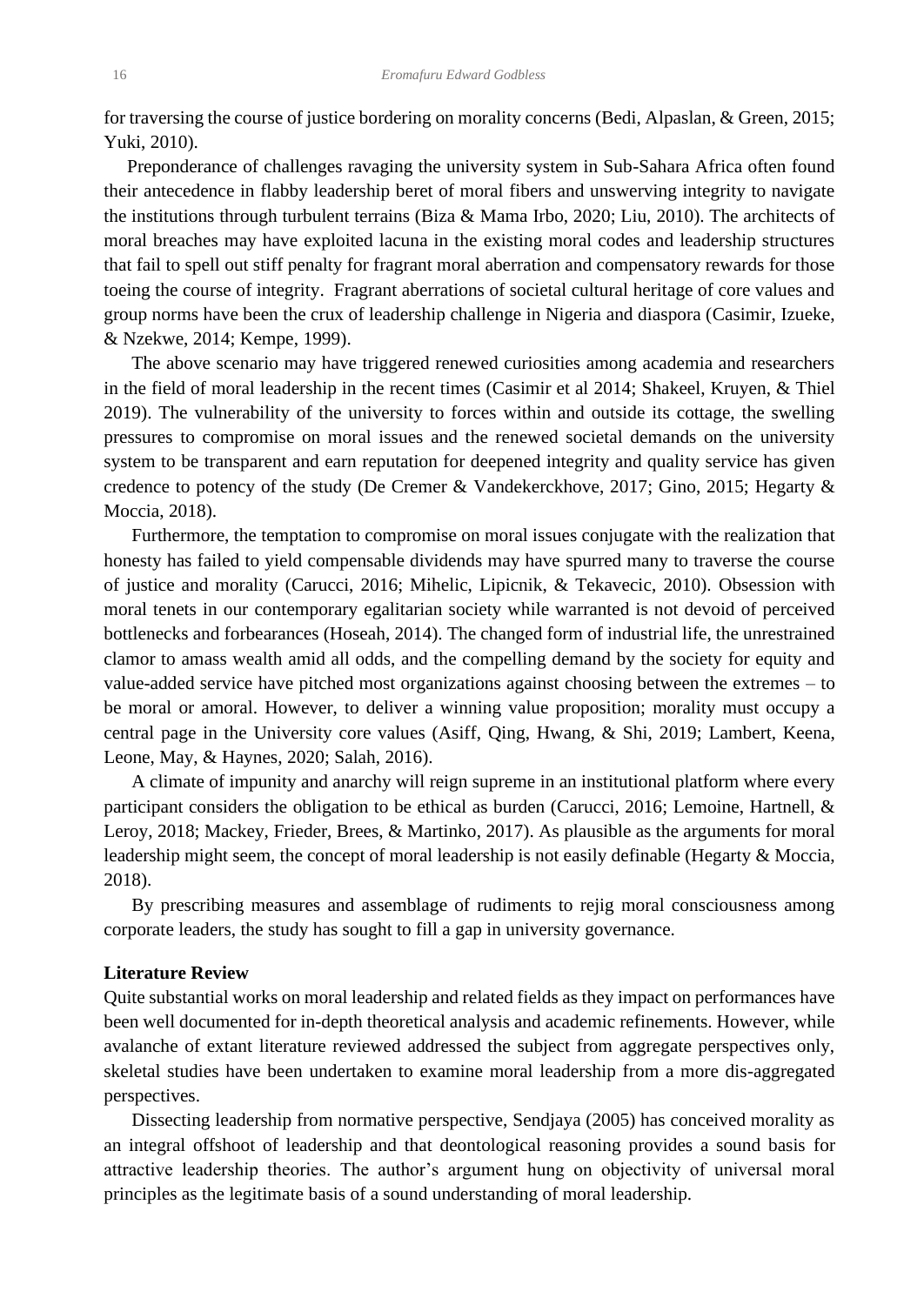Wang and Li (2019) examined the indirect effects of moral leadership on unethical proorganisational behavior. In the study that included 161 MBA students and 205 enterprise employees in china, and using structural equation modeling, the authors found identification with supervisors, taking responsibility, and moral courage as mediating relationship between moral leadership and unethical pro-organisational behavior.

In their study involving 395 Chinese employees, Bao and Li (2019) found value congruence and leader-member exchange mediating the effect of moral leadership on followers' positive work behaviors. Also, in the empirical work involving 204 employees across different business organisations, and using structural equation modelling, Engelbrecht, Gardielle, and Mahembe (2017) affirmed positive mediating effect of ethical leadership in leader integrity-work engagement relationship. In similar vein, concerted efforts have been made by scholars such as Changsuk, Jianhong, Roman, Mark, Haney, and Mingu (2017) to review empirical findings from ethical leadership literature using a framework comprising the antecedents, mediations, moderators, and outcomes of ethical leadership from which a set of interesting research opportunities can be explored and for future research endeavors. Gauging social learning theory from multi-level perspective, Bao, Lin, and Liu (2017) have proposed a theoretical underpinning that explores both team and individual dimension mechanisms as mediators of the effects of ethical leadership on employee voice in China. This study apart from being restricted to three entertainment and service companies in China revolved around a dimension of moral leadership only.

However, the current research, apart from x-raying moral behaviors and practices among university executives, has addressed the subject from a more disaggregated and holistic standpoints by linking multiple dimensions of moral leadership to job performance of university staff.

The research by Asiff et al. (2019) though has impressively illustrated how affective commitment and work engagement can mediate between ethical leadership and creativity, there is however a missing link in realizing that employees must first see themselves as organizational key active participants before taking action to bolster efforts (commitment) in advancing the group and individual cause, the void which the present study sought to fill.

Other studies have attempted to theorize the concept through assemblage of theories, principles and processes underpinning the practice over time (Kraatz, Flores, & Chandler, 2020; Solinger, Jansen, & Cornelissen, 2020). Servant leadership is an evolving and enduring leadership practice that is gaining increasing momentum in the 21st century (Spears, 1996; Russell, 2001). Nonetheless, literatures on servant leadership have failed to address the moral-laden angle of leader-follower relationship.

In this study, the author stresses mutuality of intent and purpose in enacting organisational values and shared meaning that reinforce commitment to sense of identity and restoration of human dignity in the social exchange platform. Furthermore, in what may appear to be a swift shift from extant literatures in this area, and by adapting different organizational context, the author of this work is keen in investigating the connection between moral leadership and job performance with the mediating links of shared values and job engagement.

# **Theoretical Framework**

# **Stake Holder Theory**

Stakeholder theory addresses issues of values, morals and ethics in managing relationships between organizations and stakeholders or organisational constituents including customers, suppliers, financiers, directors, shareholders, and employees. Stakeholder theory was first conceptualized by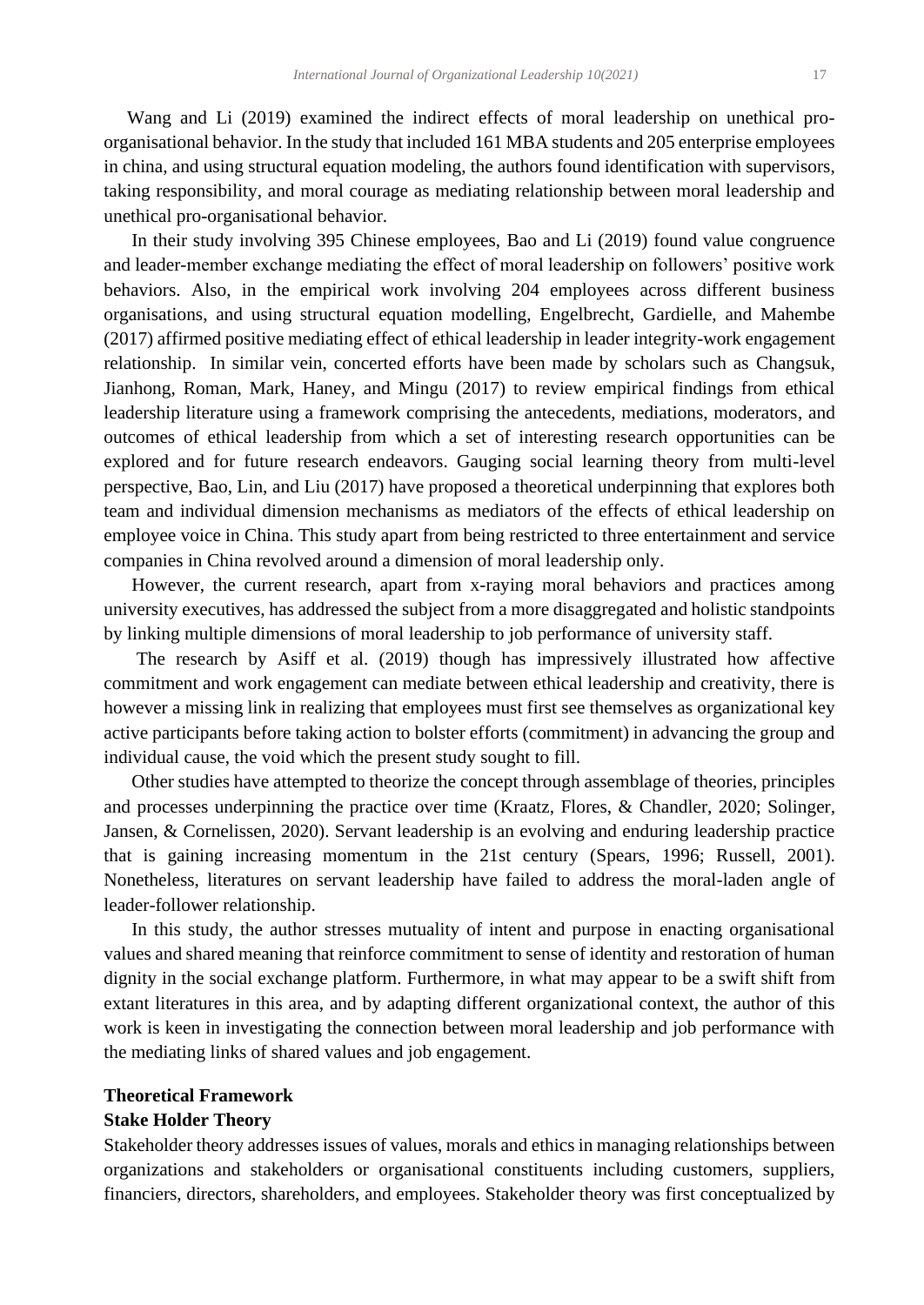organisational theorist Mitroff in his book, "Stakeholders of the Organizational Mind" published in (Mitroff, 1983). This was followed by an article released same year in the Management Review by R. Edward Freeman, a Californian philosopher and professor of Business Administration. After series of rigorous research and discussions at Stanford Research Institute, he went on to publish his book, "Strategic Management: A Stakeholder Approach" (Freeman, 1984).

In what may be surmised as apparent mark of affirmation of Edward Freeman's stakeholder theory, Donalson and Peterson had in 1995 argued that stakeholder theory has descriptive, instrumental, and normative aspects that are mutually supportive (Donalson & Peterson, 1995) The three generic terms are presumably the characteristics and behaviors of corporations or host organisations that allow them to describe, evaluate, and align their desires to maximize economic gains with their obligations to act in the best interest of the stakeholders by upholding core values and group norms.

Implicit in the theory is the underlying assumption that for organization to be successful, it must add value to the stakeholders whether by way of service delivery, relationship building, human capital development or inclusive people-oriented programmes.

The university institution just like any other social entity is an open system with multiple subsystems, functioning within the ambit of larger environment. At the top echelon of administration are the visitors, council members, and management staff. At the heart of administration, policy formulation and strategic decision making are the Vice-Chancellors franked by their deputies, registrars, bursars, librarian, and provosts. The Deans, Directors, Heads of Departments occupy the middle layers in the hierarchy. They breakdown and execute the decision reached at the top level and push them down the chain for further action by the lower cadres in the chain. At the lower pyramid of the hierarchical structure are the teaching and non-teaching staff, supervisors, students, and rank and file.

The stakeholders in this sense and for the purpose of the study are the visitors to the university including the state Governors, the commissioners for higher education, pro-chancellors, chairman of council, management team, the university staff, students, host communities, government agencies, financiers, and suppliers. Each of the claimants has one stake or the other to protect and oftentimes their interests hardly converge. In exchange for their contributions to the university's well-being, employees seek reciprocation in the forms of quality leadership, trust, transparency, provision of social welfare schemes, staff development, job security and equitable reward.

#### **Social Exchange Theory**

The theory of social exchange is with the contention that social behavior is the result of an exchange process, the purpose for which to maximize benefits and minimize costs (Kendra, 2020). The notion of social exchange theory was first coined by George Homans in his published article "Social Behavior as Exchange". Homans' framework blended theories from behavioral sciences and basic economics. The philosophical basis for the theory is the understanding that a relationship between two persons is a double-edged engagement created and rationalized through the process of costbenefit analysis (Homans, 1961). At the heart of the theory is the notion that relationship that earns approval from another person is more likely to be repeated whereas those disapproved are unlikely to be repeated. The main trust of the theory is assumption about human nature and their relationships.

Naturally and from their rational inclinations, humans are assumed to always want to seek out rewards and avoid punishments. It is the expectation of humans that the ensuing interactions will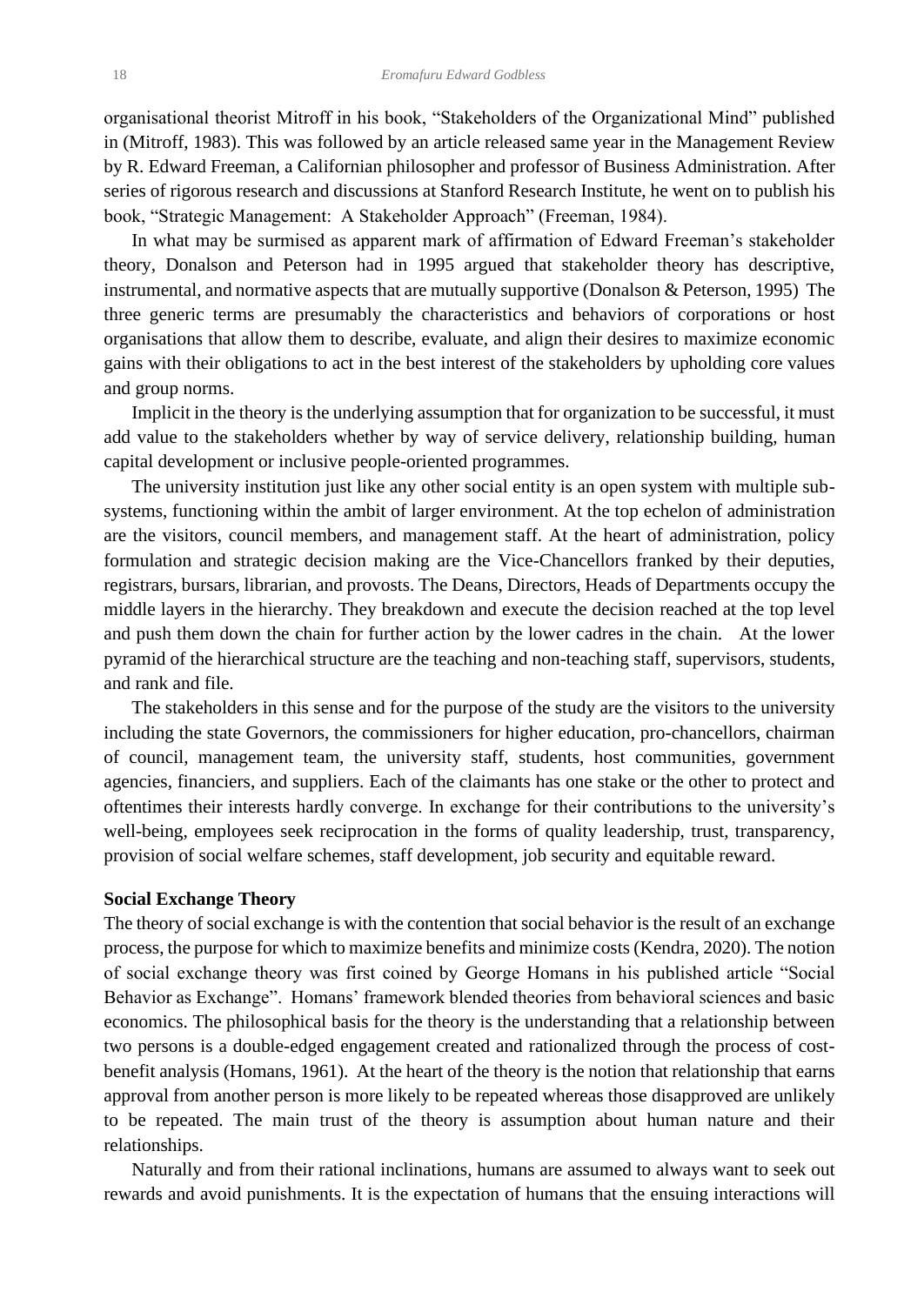translate to maximum benefit and minima loss (Crossman, 2020). As expected, individuals would estimate potential economic values (benefits and risk) of social relationships and would likely quit relationships that would result in higher economic loss. The value of the benefits and costs of relationships are critical determinants to defining relationships. The uniqueness of the theory is inferred by the appreciation that it does not necessarily measure relationships on emotional metrics, rather its systematic processes rely on mathematics and logic to determine balance within a relationship. To predict the behavior of individuals in the social exchange, Crossman (2020) recommended the following formula: Behavior (profits) = Rewards of interaction – Costs of interaction. By application, if reward for an action exceeds the punishment, then the action is likely to occur. The reverse is also true.

What parallel is social exchange theory to this study? In any social system, relationships are often defined in terms of give and take with no party completely losing out or benefiting at the expense of the other. The university staff usually would build anticipations for economic benefits in terms of equitable pay, unbiased promotion, social well-fare packages, job security, unhindered career progression and work-life balance. These are what they often expect in exchange for the use of their time, their commitment, opportunity cost, haphazard work environment, loyalty, meritorious services and temporary dis-connect from family. On the other hand, staff would build apprehension for management policies and actions that humiliate, threaten, and deprive individual rights to self-determination and job security. The expectation that management will live up to its obligation in dispensing justice and improving staff well-being will re-invoke staff's discretionary positive attitude to work while a negative perception of same will breed resentments, ill-feelings, and staff negative attitude to work. To maximize the value of the exchange management and staff are to minimize actions that undermine the group effectiveness while maximizing actions and behavior that preserve the collective stake of the group.

# **Conceptual Framework and Hypotheses Development**

The author modified and adapted the leadership constructs refined and developed by Lemoine et al. (2018). Earlier, Baron, Pettit, and Slote (1997) had proposed a three-model framework of normative morality. In their original conceptualization, the trio of Lemoine et al (2018) polarized moral leadership as a construct of three building brocks – ethical leadership, servant leadership and authentic leadership. Building on these constructs, the study has incorporated additional two constructs namely, value-reward leadership and inspirational leadership. The author considered value-reward leadership and inspirational leadership as compatibly reinforcing in shaping and inculcating university's core values in staff and management. Figure 1 illustrates the conceptual framework of the study. A glance at the model depicts employee engagement and shared value mediating relationship between moral leadership constructs (value-reward leadership, servant leadership; ethical leadership, inspirational leadership, authentic leadership) and dimensions of staff job performance (staff productivity, job commitment, confidence building, job retention, employee motivation and confidence building).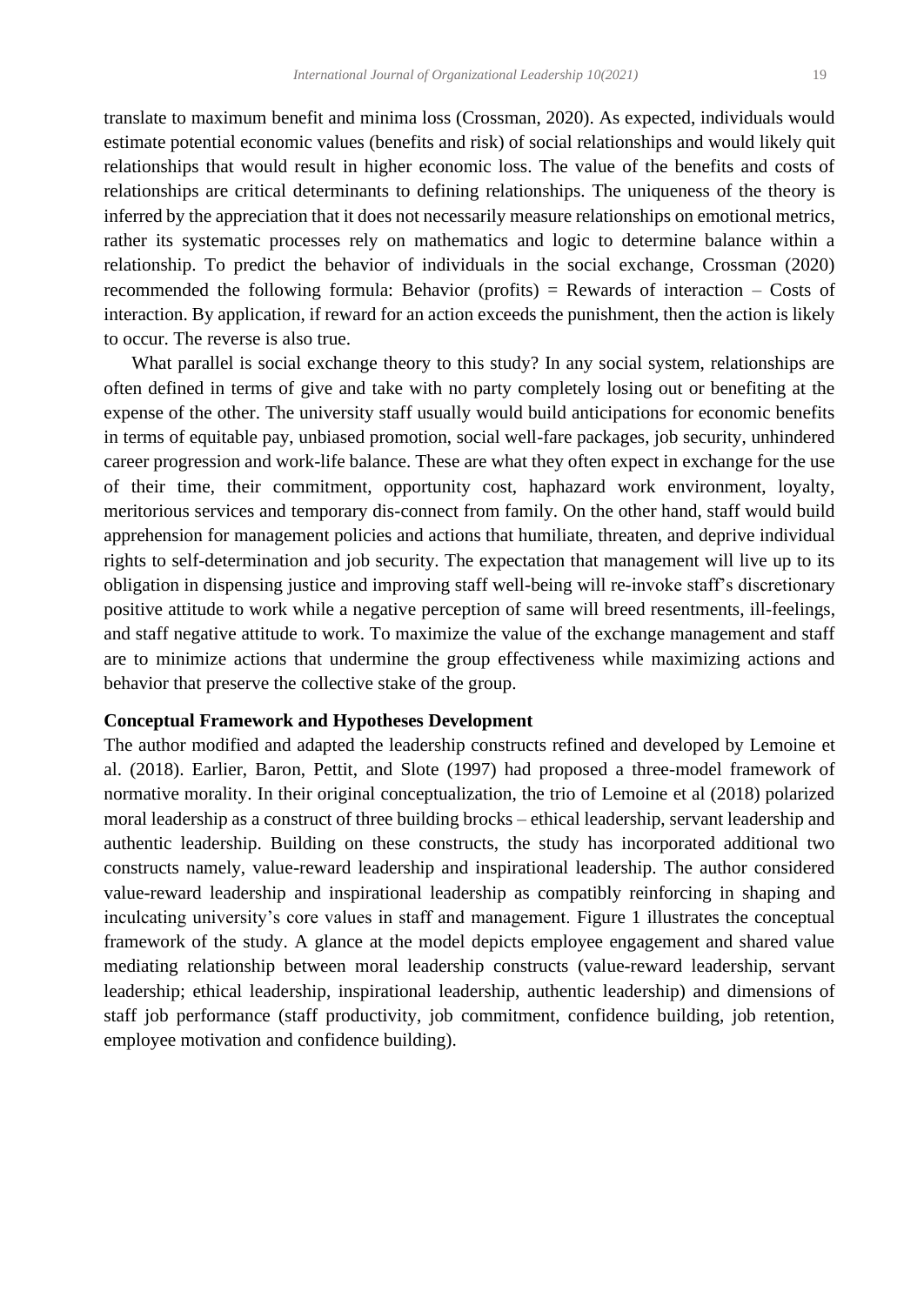

*Figure 1.* Conceptual framework of the study

### **Hypotheses**

- 1. Fair reward practices do not correlate with the productivity of the university staff employees.
- 2. Servant leadership does not significantly affect the level of job commitment among university staff
- 3. Ethical leadership will not raise the level of trust and confidence building among university staff.
- 4. Inspirational leadership does not significantly influence the level of job retention among staff of Nigerian universities.
- 5. Authentic leadership does not increase employee' motivation and sense of belonging.
- 6. Employee engagement does not moderate the effects of moral leadership on job performance of university staff.

#### **Model Specification**

| <b>SJPERF</b> |                                      |          |  |                                                     |  |
|---------------|--------------------------------------|----------|--|-----------------------------------------------------|--|
| Egn. 1        |                                      |          |  |                                                     |  |
| MLSHIP        | $\mathbf{r} = \mathbf{r} \mathbf{r}$ |          |  | (VLSHIP, SLSHIP, ELSHIP, ILSHIP and ALSHIP)  Eqn. 2 |  |
| <b>SJPERF</b> |                                      | $\equiv$ |  | (STAFPV, JOBCOM, TRCONB, JOBRET and MOTSBL)  Eqn. 3 |  |

From dimensions of Moral Leadership in equation 1 and the measures of Staff Job Performance in equation 2, we come up with equation  $4 - 8$ , representing models 1-5.

|                                                                                        | Eqn. $4$ |
|----------------------------------------------------------------------------------------|----------|
|                                                                                        | Eqn. $5$ |
|                                                                                        | Eqn. $6$ |
|                                                                                        | Eqn. $7$ |
|                                                                                        | Eqn. $8$ |
| Model 6: Moderating role of Shared Values, Employee Engagement in Moral Leadership-Job |          |
| performance Links                                                                      |          |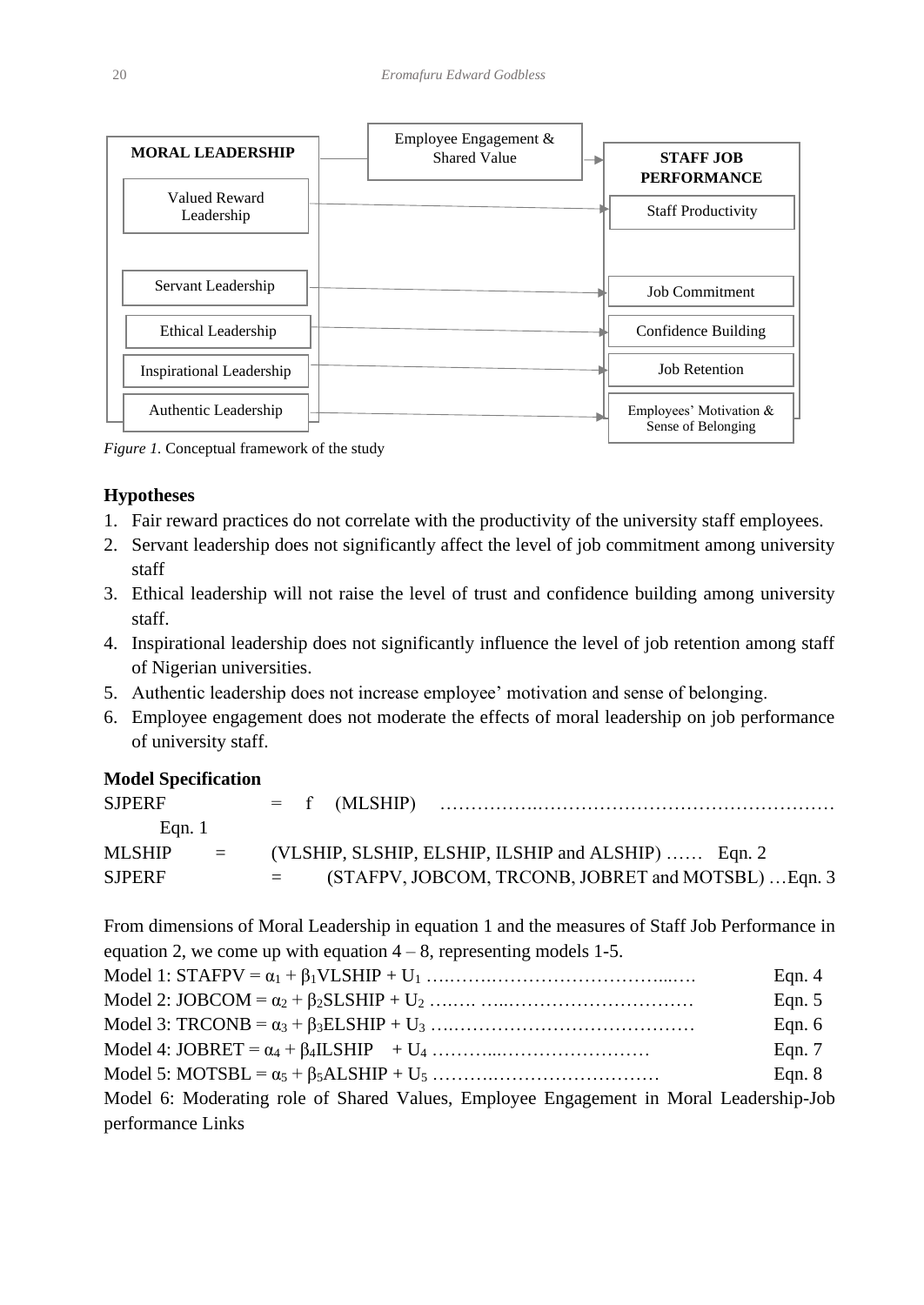

*Figure 2.* showing moral leadership, staffs job performance and mediations. *Source:* Author's construct (2020)

**Note**:

| <b>SJPERF</b> | $=$ | <b>Staff Job Performance</b>         |
|---------------|-----|--------------------------------------|
| <b>MLSHIP</b> | $=$ | Moral Leadership                     |
| <b>EENGSV</b> | $=$ | Employee engagement and Shared value |
| <b>VLSHIP</b> | $=$ | Value-Reward Leadership              |
| <b>SLSHIP</b> | $=$ | Servant Leadership                   |
| <b>ELSHIP</b> | $=$ | Ethical Leadership                   |
| <b>ILSHIP</b> | $=$ | <b>Inspirational Leadership</b>      |
| <b>ALSHIP</b> | $=$ | Authentic Leadership                 |
| <b>STAFPV</b> | $=$ | <b>Staff Productivity</b>            |
| <b>JOBCOM</b> | $=$ | <b>Job Commitment</b>                |
| <b>TRCONB</b> | $=$ | Trust and Confidence Building        |
| <b>JOBRET</b> | $=$ | <b>Job Retention</b>                 |
| <b>MOTSBL</b> | $=$ | Motivation and Sense of Belonging    |
| <b>EMPENG</b> | $=$ | Employee engagement                  |
| <b>SHDVAL</b> |     | Shared value                         |
|               |     |                                      |

# **Method**

The unit of analyses consists of Academic Staff in the range ranks of Assistance Lecturer to Senior Lecturer; and Non-Academic Staff in the range levels of Grade Level 6 to grade level 14 in the selected twenty-eight (28) out of thirty-eight (38) State Universities approved by the Nigerian Universities Commission (NUC) up to 2019. The universities are those that host Faculty of Management or Social Sciences and included a target population of 3,257 from which a sample size of 357 was selected. Preference was made for a cross-sectional research design in view of the dynamic and multi-faceted nature of the study. Due to the covid-19 scare, an online survey was employed in eliciting responses from sampled university staff in an anonymous and confidential setting. Adoption was made of simple random probability sampling method to give equal chance for each member of the population to be selected. The procedure for deriving the sample size for the study is followed as hereunder using Taro Yamane formula:

 $n=$  N  $1+N(e)^2$  $n= 3, 257$  $1+3257(0.05)^2$  n = 357.

With the above result, a total of three hundred and fifty-seven (357) set of questionnaires were administered to the respondents, with a 5-point Likert scale ranging from strongly agree (5), agree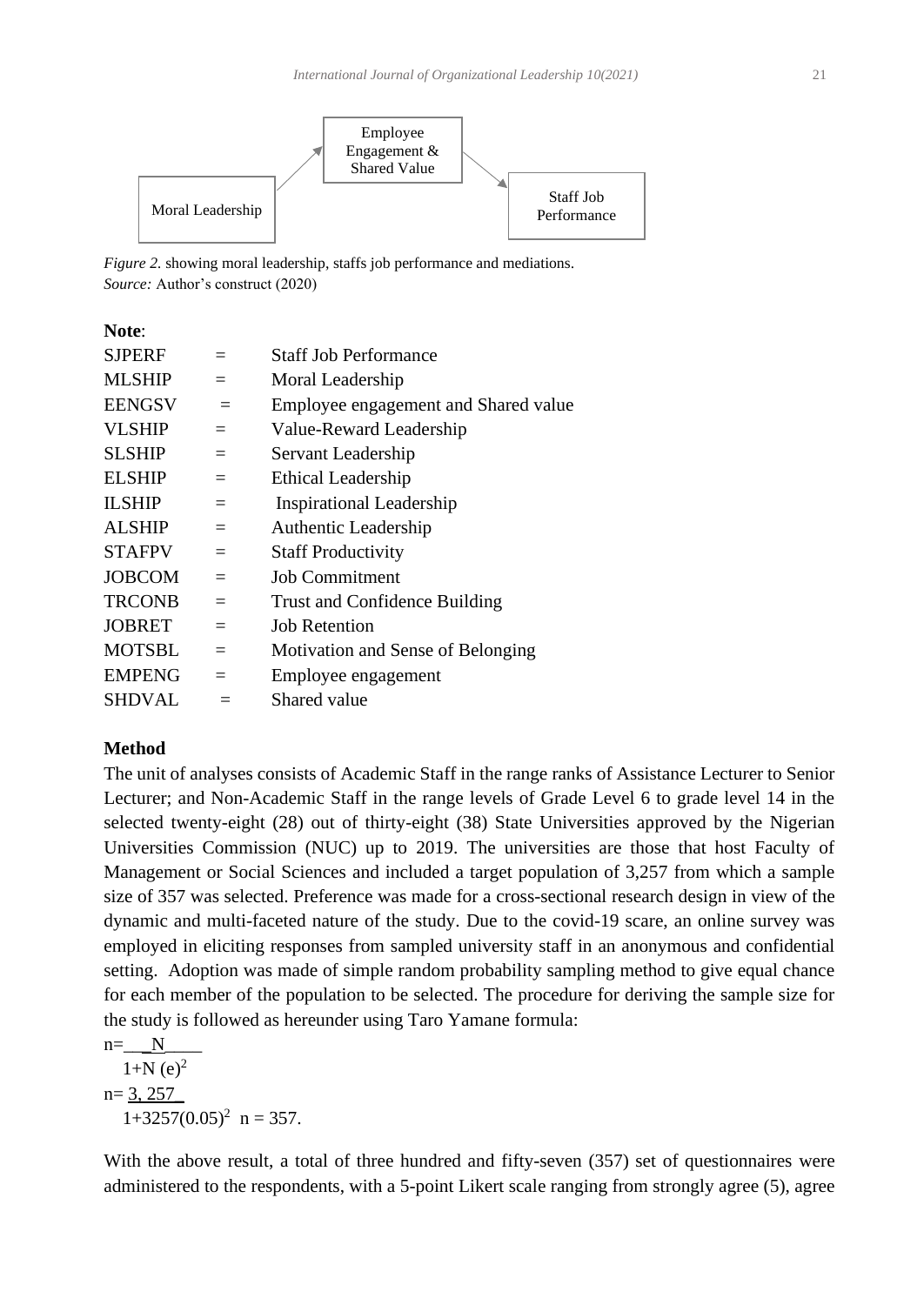(4), disagree (3), strongly disagree (2) and Undecided (1); a total of three hundred and four (304) were returned, representing 85% return rate while 300 was used for analysis. The research instrument was tested for internal consistency by conducting a pilot study involving 10% of the sample size with the Cronbach alpha-based test. The result of reliability test showed an acceptable Cronbach alpha score above .70 for all the constructs and a mean value of .94 as illustrated in Table 1.

# Table 1

*Reliability Test of Research Instrument Used in the Study*

| Item                            | Unit | Observation | Sign | Item-test   | Item-test   | Average    | Alpha |
|---------------------------------|------|-------------|------|-------------|-------------|------------|-------|
|                                 |      |             |      | correlation | correlation | inter-item |       |
|                                 |      |             |      |             |             | covariance |       |
| Value-reward leadership         |      | 30          | $+$  | .85         | .82         | .21        | .94   |
| <b>Staff Productivity</b>       | 1    | 30          | $+$  | .84         | .81         | .21        | .94   |
| Servant Leadership              | 1    | 30          | $+$  | .75         | .70         | .21        | .94   |
| <b>Job Commitment</b>           |      | 30          | $+$  | .63         | .56         | .22        | .95   |
| Ethical Leadership              |      | 30          | $+$  | .78         | .73         | .21        | .94   |
| Trust and Confidence            |      | 30          | $+$  | .86         | .83         | .21        | .94   |
| <b>Building</b>                 |      |             |      |             |             |            |       |
| <b>Inspirational Leadership</b> | 1    | 30          | $+$  | .80         | .75         | .21        | .94   |
| Job retention                   |      | 30          | $+$  | .85         | .82         | .21        | .94   |
| Authentic leadership            |      | 30          | $+$  | .84         | .81         | .21        | .94   |
| Motivation and Sense of         |      | 30          | $+$  | .75         | .70         | .21        | .94   |
| Belonging                       |      |             |      |             |             |            |       |
| Empowerment                     | 1    | 30          | $+$  | .78         | .73         | .21        | .94   |
| Shared value                    |      | 30          | $+$  | .86         | .83         | .21        | .94   |
|                                 |      |             |      |             |             |            |       |
| Test scale                      |      |             |      |             |             | .21        | .94   |

#### **Results**

#### **Descriptive Statistics**

The descriptive statistics depicts the mean value above 4.0 and maximum of 5 scores. The level of agreement of respondents was judged by the average mean above 4.0 which explains the high respondent's rate in the respondent's pattern (see also Appendix 2). Table 2 below clearly illustrates the mean response pattern among the staff across all constructs.

Table 2

*Descriptive Statistics Showing the Mean Response Rates among Staff Across All Constructs*

| Variable                          | unit | Mean | $pS\theta$ | max | min | N   |
|-----------------------------------|------|------|------------|-----|-----|-----|
| Value-reward leadership           |      | 4.28 | 4          | 5   |     | 300 |
| <b>Staff Productivity</b>         |      | 4.29 | 4          | 5   |     | 300 |
| Servant Leadership                |      | 4.37 | 4          | 5   |     | 300 |
| Job Commitment                    |      | 4.33 | 4          | 5   |     | 300 |
| Ethical Leadership                |      | 4.30 | 4          | 5   |     | 300 |
| Trust and Confidence Building     | -1   | 4.31 | 4          | 5   |     | 300 |
| <b>Inspirational Leadership</b>   |      | 4.29 | 4          | 5   |     | 300 |
| Job retention                     |      | 4.28 | 4          | 5   |     | 300 |
| Authentic leadership              |      | 4.29 | 4          | 5   |     | 300 |
| Motivation and Sense of Belonging |      | 4.37 | 4          | 5   |     | 300 |
| Empowerment                       |      | 4.30 | 4          | 5   |     | 300 |
| Shared value                      |      | 4.31 |            | 5   |     | 300 |
|                                   |      |      |            |     |     |     |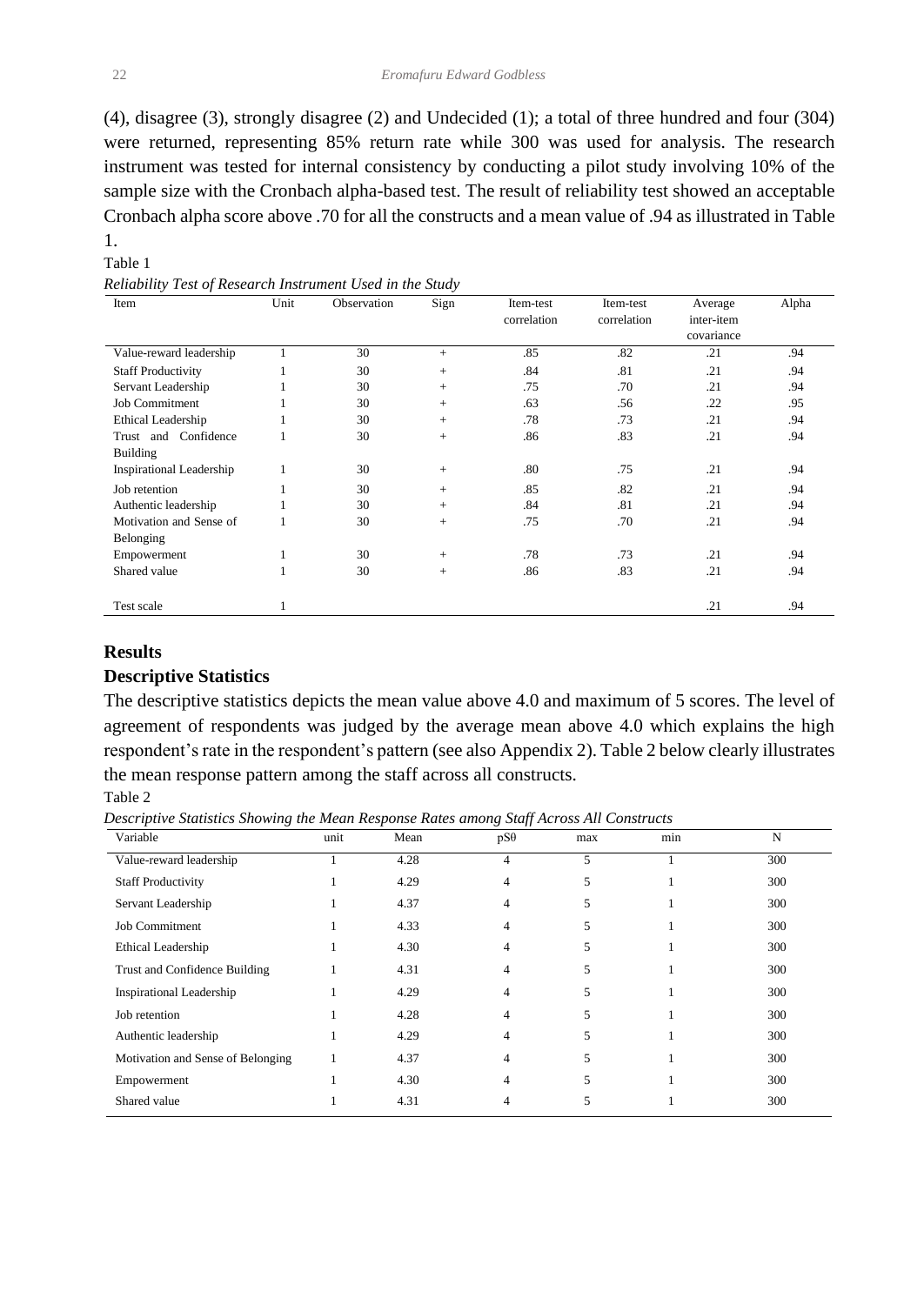# **Normality test**

The result of the Jacque Bera normality test in Table 3 showed that all variables are normally distributed at 1% level of significance. Any suggestions furnished, to a very large extent would therefore represent the characteristics of the true population of study.

Table 3 *Result of Normality Test*

| Variable                          | Observation | Pr(skewness) | Pr(kurtosis) | Adj chi $^{2}(2)$ | Prob $>$ chi <sup>2</sup> |
|-----------------------------------|-------------|--------------|--------------|-------------------|---------------------------|
| Value-reward leadership           | 300         | .23          | .00          | 8.11              | .01                       |
| <b>Staff Productivity</b>         | 300         | .25          | .00.         | 8.34              | .01                       |
| Servant Leadership                | 300         | .06          | .00.         | 16.20             | .001                      |
| <b>Job Commitment</b>             | 300         | .00          | .00.         | 17.09             | .001                      |
| Ethical Leadership                | 300         | .08          | .00.         | 11.24             | .001                      |
| Trust and Confidence Building     | 300         | .13          | .00.         | 10.41             | .001                      |
| Inspirational Leadership          | 300         | .15          | .00.         | 9.18              | .01                       |
| Job retention                     | 300         | .23          | .00.         | 8.11              | .01                       |
| Authentic leadership              | 300         | .25          | .00.         | 8.34              | .01                       |
| Motivation and Sense of Belonging | 300         | .06          | .00.         | 16.20             | .001                      |
| Empowerment                       | 300         | .08          | .00.         | 11.24             | .001                      |
| Shared value                      | 300         | .11          | .00.         | 10.81             | .001                      |

# **Correlation Matrix**

The correlation test analysis (see Table 4) reveals positive correlation across all constructs implying that dimensions of moral leadership –valued-reward leadership, servant leadership, ethical leadership, inspirational leadership; and the mediating variables-shared values and employee engagement, were found to positively correlate except the dimension of independent variable (authentic leadership) which is negatively correlated.

Table 4

*Results of Correlation Test Analysis*

| Variable                                |                                 |                                                             |                |                   |                |                                     |                                    |               |                             |                                         |            |              |
|-----------------------------------------|---------------------------------|-------------------------------------------------------------|----------------|-------------------|----------------|-------------------------------------|------------------------------------|---------------|-----------------------------|-----------------------------------------|------------|--------------|
|                                         | Value-reward<br>$_{\rm L/ship}$ | Productivity<br>$\operatorname{\mathbf{S}\text{\it{taff}}}$ | Servant L/ship | Commitment<br>Job | Ethical L'ship | Confidence<br>Trust and<br>Building | Inspirational<br>$L/\mathrm{ship}$ | Job retention | Authentic<br>${\rm L/ship}$ | Motivation and<br>Belonging<br>Sense of | Engagement | Shared value |
| Value-reward<br>leadership              | 1.00                            |                                                             |                |                   |                |                                     |                                    |               |                             |                                         |            |              |
| Staff<br>Productivity                   | .66                             | 1.00                                                        |                |                   |                |                                     |                                    |               |                             |                                         |            |              |
| Servant<br>Leadership                   | .51                             | .52                                                         | 1.00           |                   |                |                                     |                                    |               |                             |                                         |            |              |
| Job<br>Commitment                       | .48                             | .46                                                         | .44            | 1.00              |                |                                     |                                    |               |                             |                                         |            |              |
| Ethical<br>Leadership                   | .72                             | .47                                                         | .50            | .47               | 1.00           |                                     |                                    |               |                             |                                         |            |              |
| Trust and<br>Confidence<br>Building     | .62                             | .82                                                         | .58            | .49               | .55            | 1.00                                |                                    |               |                             |                                         |            |              |
| Inspirational<br>Leadership             | .65                             | .69                                                         | .59            | .41               | .53            | .67                                 | 1.00                               |               |                             |                                         |            |              |
| Job retention                           | .50                             | .66                                                         | .51            | .48               | .72            | .67                                 | .65                                | 1.00          |                             |                                         |            |              |
| <b>Authentic</b><br>leadership          | .66                             | .00.                                                        | .52            | .16               | .47            | .12                                 | .29                                | .06           | 1.00                        |                                         |            |              |
| Motivation<br>and Sense of<br>Belonging | .51                             | .52                                                         | .45            | .44               | .50            | .58                                 | .58                                | .51           | .52                         | 1.00                                    |            |              |
| Empowerment                             | .72                             | .47                                                         | .50            | .47               | .48            | .55                                 | .53                                | .72           | .47                         | .50                                     | 1.00       |              |
| Shared value                            | .63                             | .82                                                         | .57            | .49               | .54            | .99                                 | .68                                | .63           | .82                         | .57                                     | .54        | 1.00         |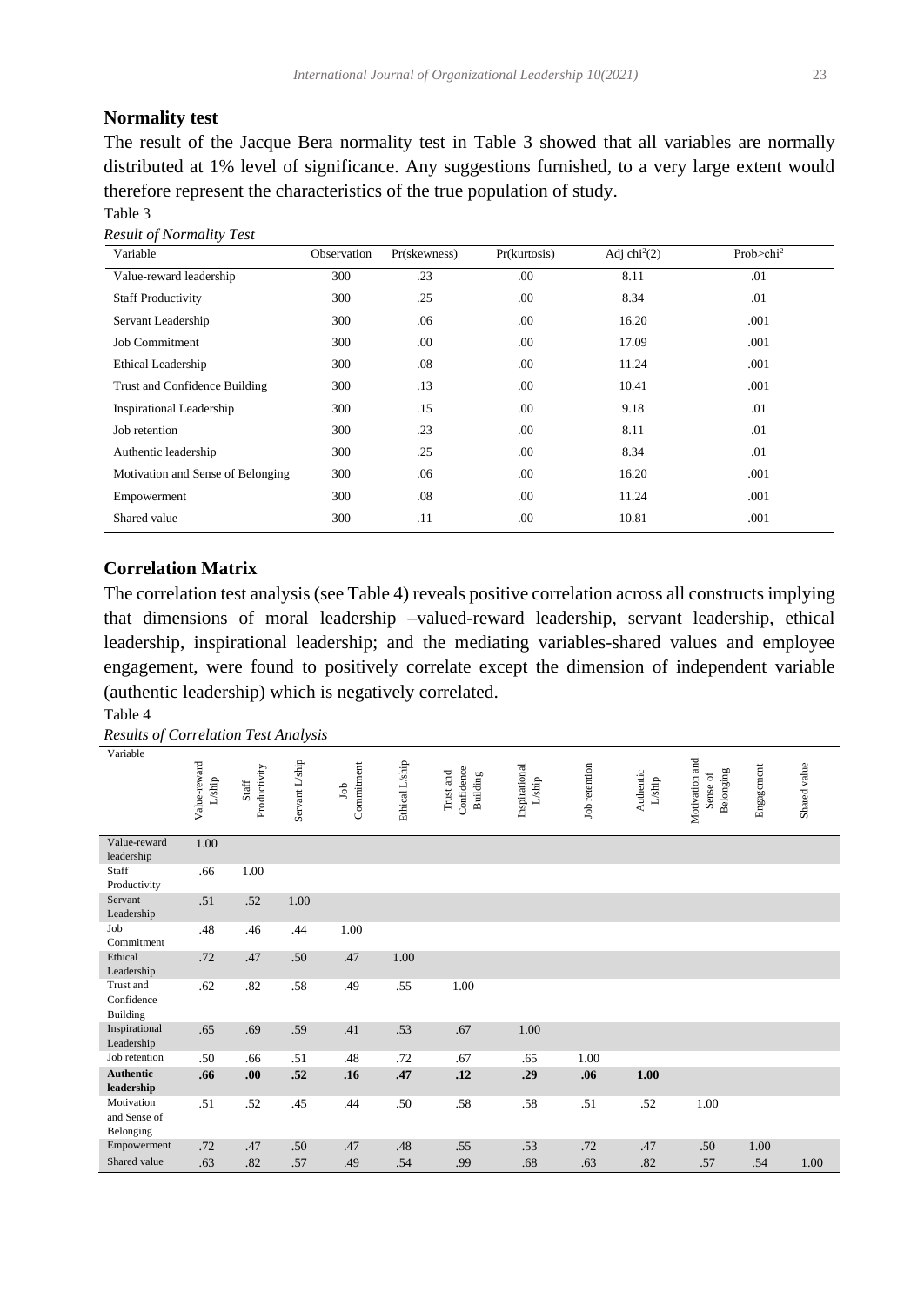# **Testing of Hypotheses Model 1**

*H01: Value-reward leadership practices do not correlate with the productivity of the university staff employees.*

As shown in Table 5, the regression result for model 1 with  $(\beta = .66)$  indicates existence of close ties between value-reward leadership practice and productivity of the university staff employees, thus leading to rejection of the null hypothesis  $(H0<sub>1</sub>)$  and acceptance of alternate  $(HA<sub>1</sub>)$ . The adjusted  $\mathbb{R}^2$  value of .44 shows that 44% of the systematic variations in productivity of the university staff employees is explained by value-reward leadership practice. Furthermore, the Fstatistic of 241.73 is statistically significant at 1% (.01) given  $p < .01$ , a confirmation that value reward leadership is statistically significant and a valid predictor of staff level of productivity. Table 5

| $\mathbf{\circ}$<br>Source | SS     | df        | МS    |        |                    | No. of Observation $= 300$ |
|----------------------------|--------|-----------|-------|--------|--------------------|----------------------------|
| Model                      | 45.76  |           | 45.76 |        | F(1, 298)          | $= 241.73$                 |
| Residual                   | 56.42  | 298       | .189  |        | Prob > F           | $=.001$                    |
| Total                      | 102.18 | 299       | .34   |        | $\mathbb{R}^2$     | $=.44$                     |
|                            |        |           |       |        | Adj $\mathbb{R}^2$ | $=.44$                     |
|                            |        |           |       |        | Root MSE           | $=.43$                     |
| Staf-prod                  |        | Std. Err. |       | p >  t | [95%]              | Conf.<br>Interval]         |
| Value                      | .66    | .04       | 15.55 | .001   | .58                | .74                        |
| L/ship                     |        |           |       |        |                    |                            |
| cons                       | 1.44   | .18       | 7.78  | .001   | 1.07               | 1.80                       |

*Results of Regression Test Model 1*

#### **Model 2**

Table 6

*H02: Servant leadership does not significantly affect the level of job commitment among university staff.*

Regression result for Model 2 has produced the Beta value of  $(\beta = .53)$  an affirmation of significant positive relationship between servant leadership and the level of job commitment among university staff signaling the null hypothesis  $(HO<sub>2</sub>)$  being rejected and the alternate hypothesis (HA<sub>2</sub>) accepted. The adjusted  $\mathbb{R}^2$  value of .27 shows that 27% of the systematic variations in the level of job commitment among university staff is explained by servant leadership. The F-ratio of 155.70 with associated P-value is evidence that the linear regression model on the overall is statistically significant at 1% (0.01) level.

| Source          | SS     | df               | МS    |        |                                                  | No. of Observation $=300$  |
|-----------------|--------|------------------|-------|--------|--------------------------------------------------|----------------------------|
| Model           | 28.57  |                  | 28.57 |        | F(1, 298)                                        | $= 115.70$                 |
| Residual        | 73.60  | 298              | .24   |        | Prob $> F$                                       | $=.001$                    |
| Total           | 102.18 | 299              | .34   |        | $\mathbb{R}^2$<br>Adj $\mathbb{R}^2$<br>Root MSE | $=.27$<br>$=.27$<br>$=.49$ |
| Staf-prod       | ß      | Std. Err.        | T     | p >  t | [95%                                             | Conf. Interval             |
| Value<br>L/ship | .53    | .49<br>$\bullet$ | 10.76 | .001   | .43                                              | .63                        |
| cons            | 1.95   | .21              | 8.93  | .001   | 1.52                                             | 2.38                       |

*Results of Regression Test Model 2*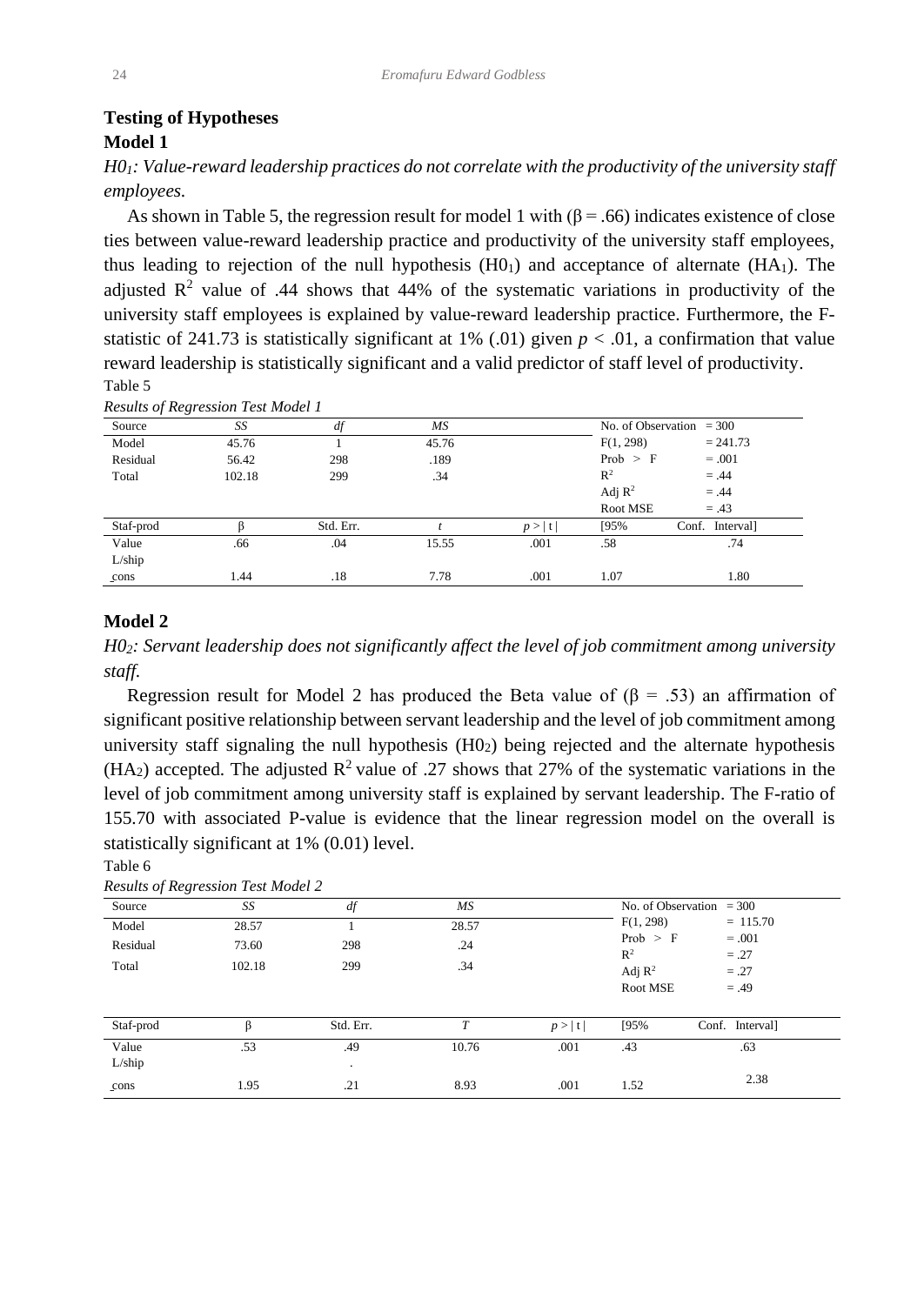### **Model 3**

*H03: Ethical leadership will not raise the level of trust and confidence building among university staff.*

 The test result (see Table 7) for hypothesis three (3) has shown significant relationship between ethical leadership and level of trust and confidence building among university staff. This is confirmed from the regression result that yields ( $\beta$  = .49, *p* = .001) leading to the rejection of the null hypothesis  $(H0<sub>3</sub>)$  and acceptance of the alternate hypothesis 3 (HA<sub>3)</sub> thus affirming significant relationship between ethical leadership and level of trust and confidence building among university staff. The adjusted  $\mathbb{R}^2$  value of .21 is an attestation that 21% of the change in the level of trust and confidence building among university staff is explained by ethical leadership. Finally, the F-statistic of 85.22 and P-value of .001 is an affirmation that the linear regression model on the overall is statistically significant at 1% level.

Table 7

| Source    | SS     | df        | МS    |        | No. of Observation $=300$            |                  |  |
|-----------|--------|-----------|-------|--------|--------------------------------------|------------------|--|
| Model     | 26.38  |           | 26.38 |        | F(1, 298)                            | $= 85.22$        |  |
| Residual  | 92.27  | 298       | .30   |        | Prob > F                             | $=.001$          |  |
| Total     | 118.66 | 299       | .39   |        | $\mathbb{R}^2$<br>Adj $\mathbb{R}^2$ | $=.22$<br>$=.21$ |  |
|           |        |           |       |        | Root MSE                             | $=.55$           |  |
| Staf-prod |        | Std. Err. |       | p >  t | [95%]                                | Conf. Interval   |  |
| Value     | .49    | .05       | 9.23  | .001   | .38                                  | .60              |  |
| L/ship    |        | $\cdot$   |       |        |                                      |                  |  |
| cons      | 2.20   | .23       | 9.45  | .001   | 1.74                                 | 2.66             |  |

*Results of Regression Test Model 3*

# **Model 4**

*H04: Inspirational leadership does not significantly influence the level of job retention among staff of Nigerian universities.*

 On the relationship between inspirational leadership and influence on the level of job retention among staff of Nigerian universities, the test result (Table 8) for model (4) with  $(\beta = .67, p = .001)$ has revealed significant relationship between them. With this outcome, the null hypothesis (H04) is rejected while the alternate hypothesis accepted. Again, with the adjusted  $\mathbb{R}^2$  value of 0.45, the implication is that 45% of the systematic variations in the level of job retention among staff of Nigerian universities are explained by Inspirational leadership. The F-statistic of 251.72 and its associated P-value of .001, point at the regression model on the overall being statistically significant at 1% level.

Table 8

| Source          | SS     | df        | MS    |        |                                | No. of Observation $=300$  |
|-----------------|--------|-----------|-------|--------|--------------------------------|----------------------------|
| Model           | 47.70  |           | 47.70 |        | F(1, 298)                      | $= 251.72$                 |
| Residual        | 56.46  | 298       | .18   |        | Prob $>$ F<br>$\mathbb{R}^2$   | $=.001$                    |
| Total           | 104.17 | 299       | .34   |        | Adj $\mathbb{R}^2$<br>Root MSE | $=.45$<br>$=.45$<br>$=.43$ |
| Staf-prod       | ß      | Std. Err. |       | p >  t | [95%                           | Conf. Interval             |
| Value<br>L/ship | .67    | .04       | 15.87 | .001   | .58                            | .75                        |
| cons            | 1.42   | .18       | 7.80  | .001   | 1.06                           | 1.78                       |

*Results of Regression Test Model 4*

#### **Model 5**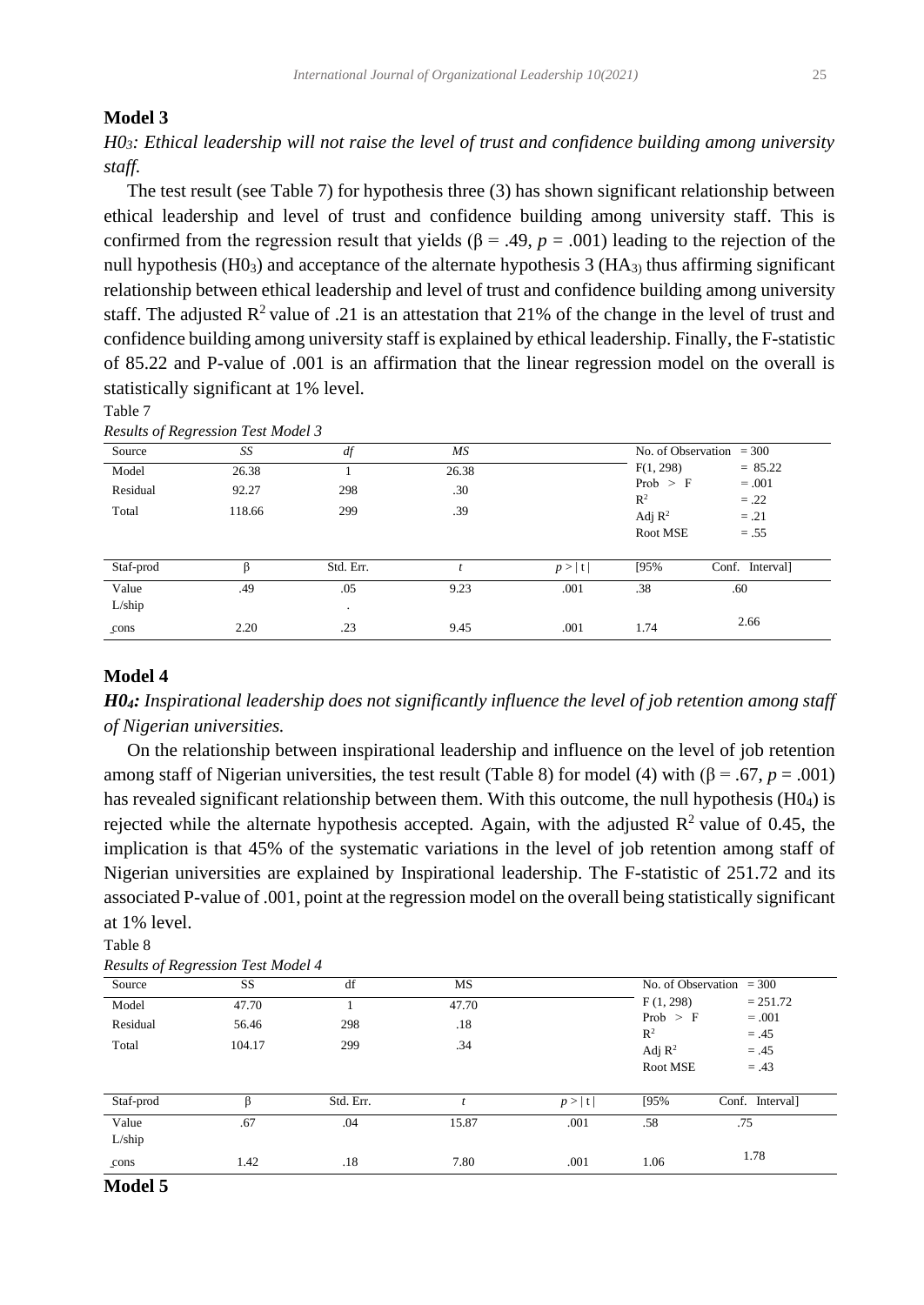#### *H05: Authentic leadership does not increase employee' motivation and sense of belonging.*

Test regression result from Table 9 that produces the Beta value of  $(\beta = .19, p = .05)$  is an indication that Authentic leadership has a weak contribution that is not significant to employee' motivation and sense of belonging. Consequent upon this, the null hypothesis (H05) is accepted and the alternate hypothesis  $(H<sub>5</sub>)$  rejected, suggesting that authentic leadership has no significant relationship with employee' motivation and sense of belonging among university staff. The adjusted  $\mathbb{R}^2$  value of .01 shows that 1% of the systematic variations in employee' motivation and sense of belonging among university staff is explained by authentic leadership. The F-ratio of 115.70 and corresponding P-value of .001 implies that the linear regression model on the overall is statistically significant at 1% level.

#### Table 5

#### *Results of Regression Test Model 5*

| Source    | SS    | df        | МS    |        | No. of observation | $= 300$           |
|-----------|-------|-----------|-------|--------|--------------------|-------------------|
| Model     | 27.94 |           | 27.94 |        | F(1, 298)          | $= 115.70$        |
| Residual  | 71.98 | 298       | .24   |        | Prob > F<br>$R^2$  | $=.001$<br>$=.01$ |
| Total     | 99.93 | 299       | .33   |        | Adj $\mathbb{R}^2$ | $=.01$            |
|           |       |           |       |        | Root MSE           | $=.49$            |
|           |       |           |       |        |                    |                   |
| Staf-prod | β     | Std. Err. |       | p >  t | [95%]              | Conf. Intervall   |
| Value     | .19   | .04       | 10.76 | .05    | .42                | .61               |
| L/ship    |       |           |       |        |                    |                   |
| cons      | 2.12  | .21       | 10.09 | .001   | 1.71               | 2.53              |

# **Model 6**

*H06: shared values and employee engagement do not mediate the effects of moral leadership on job performance of university staff.*

 The author employs structural equation modelling (SEM) to test the cumulative mediating effect of shared values and employee engagement in moral leadership and job performance link. From SEM path analysis (see Figure 3), we can visualize the direct path from moral leadership to job performance (.02) and the indirect part from employee engagement to job performance being (.68). we can then visualize remarkable improvement between shared value and Employee engagement and staff job performance (.68) as compared to Moral Leadership and staff job performance (.02), thus implying that shared values and employee engagement significantly mediate relationship between moral leadership and job performance of university staff (Compare Appendix 1).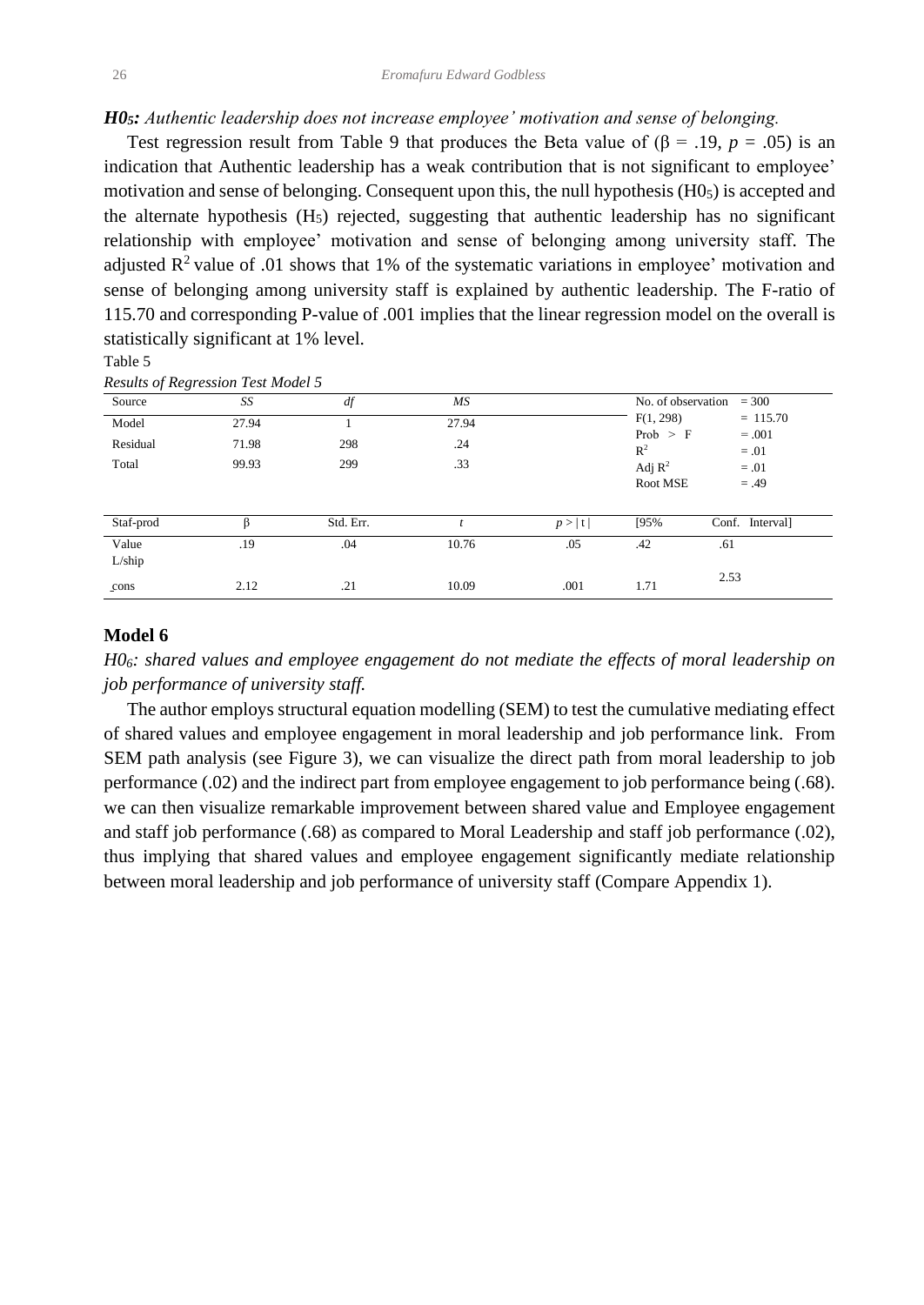

*Figure 3.* Structural Equation Modelling Analysis paths **Discussion**

#### **Value Reward Leadership and Staff Productivity**

The regression result for model 1 (see Table 5) has implicated that value-reward leadership practice significantly relates to productivity of the university's academic and non-academic staffs. Building on that premise it stands to affirm how enforcing integrative and coherent reward system, revolving around equity, justice, and fair play is critical to unleashing staff's creative and innovative thinking on one hand (Li, Chen, & Lai, 2017; Al Darmaki, Omar, & Wan Ismail, 2019) and the integrity and oneness of the group on the other hand (Fudge & Schlacter, 1999).

It is further gathered that employees from their subjective assessments often develop quite unimaginable set of beliefs and assumptions about the fairness of organisational reward practices which they envisage to be competitively adequate and performance reinvigorating in consonance with the findings of Ajmal, Bashir, Abrar, Khan, and Saqib (2015). One un-denying fact is the notion that reward must fill a particular need in order to justify its essence. The intention and motive of administrator of reward matter most to employees than the value of the reward itself.

 The study strongly argued that reward should be seen in the light of re-affirming organization's belief and confidence in the worth of the employee as well as energizing them to bring to bear their discretionary and creative thrust on the path to accomplishing organisational missions and goals. When reward is criminalized or designed with ulterior motive in breach of moral tenets, it becomes hard to assess the integrity and efficacy of the reward more so as it relates to job performance. This affirmation support findings of Kurland (1995). To harness their overall impacts, staffs were of the view that rewards be based on unbiased and realistic performance evaluation results. A realistic assessment of reward fallouts both present and past give credence to the fact that climate of impunity has gained in-road into reward practices in some nation's universities. In certain quarters, political gimmicking, witch-hurting, backsliding, and racketeering, have infiltrated into the university appraisal corridor and are now the benchmark for determining potential beneficiaries of organization's reward package. It is a reflective of dissecting opinions that seniority and meritorious service should guide reward decision. Divergent views that reflect popular opinions have however stressed contingency and performance as deciding criteria.

While the above forethought is plausible in affirming organizational commitment to long serving staff, there are dangers in emphasizing length of service as chief criterion. In ambiguous and amorphous situations, evidence is glared, that many have outlived their mandatory year of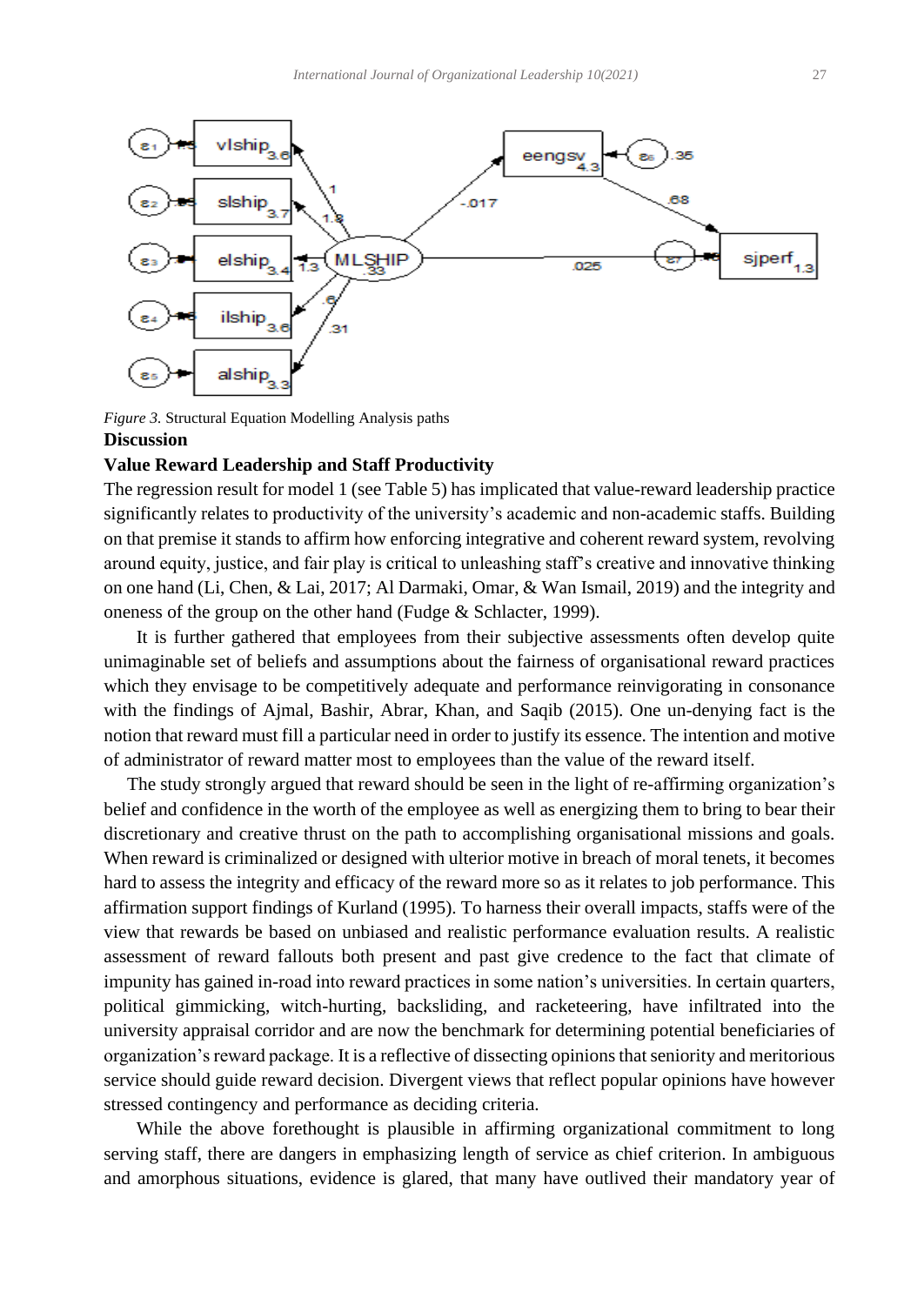active service through connivance with unscrupulous elements in the system to sabotage the effort of management. Individuals have recklessly gained undue access to university archives and data base to commit ethical fraud of age and personal data manipulation to the discredit of the university hard-earned reputation on one hand and to the displeasure of integrity keepers on the other hand. It is disheartening when employees perceive the university reward practices and procedures as they affect staff upgrade, promotion, termination, and reinstatement being selectively biased against certain individuals. Facts have emerged that individuals who experience unfair reward practices in the organization felt victimized and betrayed leading to output reduction, distrust, shabby work attitude, or outright disengagement from service. Individual often compares and rationalizes the rate of his pay per unit contribution with those of others within or outside the organization. A perception of inequity or lopsidedness in pay administration will further demoralize and kill their sense of value and personal worthiness. To leverage their potential bearing on the group and resuscitating organizational image, rewards must be built on the culture of sound ethics and abiding leadership practice obsessed with integrity.

#### **Servant Leadership and Staff Job Commitment**

The result for model 2 ( $\beta$  = .53,  $p$  = .001,  $\mathbb{R}^2$  value = .27, F-ratio = 155.70) has affirmed strong linkage between servant leadership and job commitment of university staff. Result agrees with the findings of (Schwarz, Newman, Cooper, & Eva, 2016). Motivated by the leader's exemplary disposition to be supportive, transparent and deliver on promises made, staffs are impelled to develop faith and confidence in their employers which often translate to staff's commitment to university goals and mission just as Saleem (Zhang, Gopinath, & Adeel, 2020).

Analysis of respondents' pattern reveals that servant leaders possess amiable traits that others are envious of; or may even polarize as overbearing or retrogressive. Their meekness, patience, empathy, and exemplary dispositions make servant leaders earn the sympathy and trust of subordinates in conformity with the research of (Miao, Newman, Schwarz, & Xu, 2014). As evident from sampled respondents, moral leaders prove their worth by not being belligerent or becoming puffed up but assuming a slave-like identity.

The evolving culture according staff sampled idolizes and immortalizes influential members of the societies who have little or no regard for moral discipline, resulting in tragic consequences. This finding concurs with (Chandler, 2005). The unbridled craving for self-exultation and having undue advantage over others has further demeaned a case for servant leadership. Further result has substantiated exerting influence of institutional environment in shaping leadership behavior and personality. Result has strengthened the findings of Hegarty and Moccia (2018).

The implications of the above are multi-manifold namely that: prevailing leadership architecture and ethical climate, the regulating institutions and legal frameworks and the societal definition of appropriate and orderly behavior will have strong bearing on leadership demeanor; that leadership effectiveness require that leaders empower others by providing enabling resources and facilities to bolster performance even in the most dire circumstances; that when staffs perceive their roles as one of mutually and inspiringly reinforcing, they are impelled to accept ambitiously demanding and exciting job tasks that are value-laden.

Divorcing from existing practices where leaders perceived their roles as one of domineering and self-assuming, the study stresses simplicity, self-sacrificing, self-discipline, and long-suffering as essential credentials to enhancing leadership effectiveness.

**Ethical Leadership, Trust, and Confidence**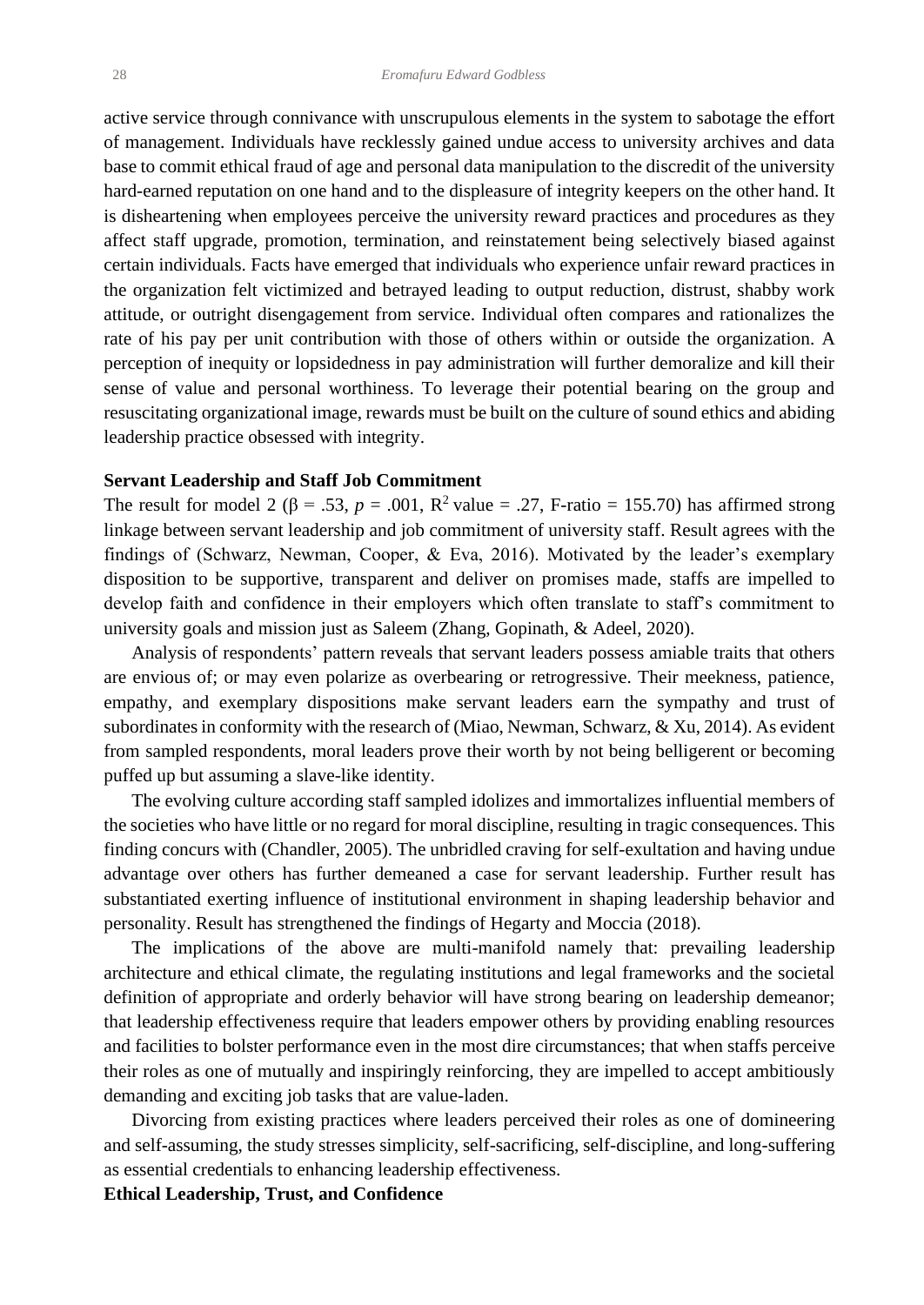Judging from the result of model 3 (as per Table 7) it can be deciphered why Nigerian University leadership should uphold high sense of morality and strong ethics in handling staff-related issues. A virile leadership anchored on core values and group norms is found to have positive bearing on staff motivation, their sense of value and confidence in management just as (Xu, Loi, & Ngo, 2016) have concurred. Conversely staff's faith in management, its policies and programmes and job satisfaction will shrink in a work setting marred by flagrant ethical breaches where morality has descended so low.

A support of this finding was found in the study of Malik, Awais, Timsal, and Qureshi (2016) and Abun, Racoma, and Racsa (2017) but differs in structural and geographical contexts. Ethical aberration such as sexual abuse apart from denigrating the image of the university was found to lead to betrayal and eroding of public confidence. Respondents' opinions have also uncovered desires for self-dignity, job security and autonomy as work-place practices that give succor to the employees and that when a climate of impunity and filthy practices fester in the organisation, employee's right to self-determination and free-will be severely jettisoned. On the other hand, an organisational culture that accord employees' self-dignity and fair play can unleash their discretionary and innovative behaviors. This argument agrees with the work of (Yidon & Xinxin, 2013). To preserve their image and sustain staff confidence the Management of Nigerian Universities must possess impeccable leadership credentials that are value laden. Studies have foreclosed that victims of sexual harassment felt degraded and alienated, develop self-guilt, and become demoralized (Merkin & Shah, 2014).

Except in limited instances, the author wishes to reinstate that the cases of overt sexual harassment have not been well-established in Nigerian Universities. However, as part of proactive measures to curb the excesses of the obnoxious syndrome in nation's universities, the author posits a binding culture built on strong ethical structure perceived to be fair to all. Lopsidedness in promotion exercises influenced by the whims of University management for ulterior ends would destroy the cohesiveness of the group much so as it does to university image. The evolving practices in state universities have been for the staff appraisal and promotion processes to be selectively biased thus giving way for feeling of unworthiness and disillusionment among staff victims of management's unfair labour acts.

The university institution as a citadel of learning and pinnacle of knowledge transfer should not condescend so low as to mortgage the course of procedural justice for shabby conduct bordering on promotion, termination or appointment of university staff. Eclectic studies carried out in related areas are predominantly reflective of ethical dimension of moral leadership in other parastatals not in the Nigerian university domains.

By means of the study, the author intends to fill this void by demonstrating how integrative approach to ethical-related issues in nation's universities can be adapted to job performance of both academic and non-academic staffs. To preserve their corporate characters and self-identities, the author admonished the management and stakeholders of tertiary institutions not to let down their gowns on university core values.

#### **Inspirational Leadership and Job Retention**

The fourth regression model result (Table 8) where  $\beta = .67$ , F-statistic = 251.72, and  $p = .001$ ) revealed significant alignment between inspirational leadership and job retention. The Adjusted  $\mathbb{R}^2$ value of .45 has suggested about 45% systematic variations in the level of job retention among staff of University.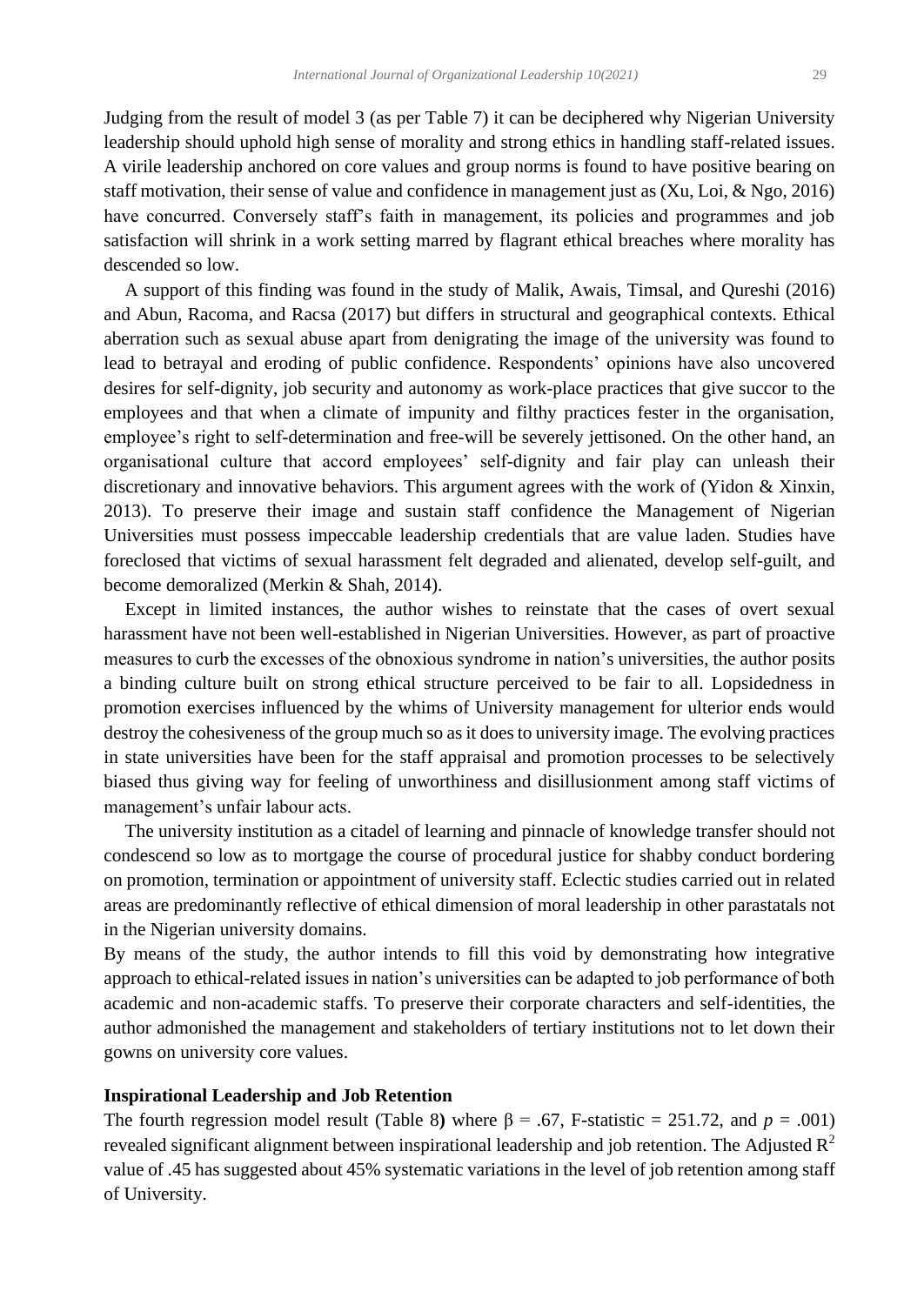Instructive to relate that quite skeletal works have been ventured to link some dimensions of moral leadership to employees' retention level (Tain, Iqba, & Khan, 2020), none of the studies has linked inspirational leadership to Job performance of university academic and non-academic staff, the void which this study has attempted to fill.

Moral leaders with inspirational gems are not only supportive but are willing to render practical helps to the disorderly and the weak in dire circumstances thus resulting in increased level of motivation and high morale boost among individuals. Regression result aptly confirmed this assertion which also in tandem with (Vallina, Simone, & Guerrero, 2020) that found that inspirational leadership positively impacts on followers' characteristics and happiness at work.

It is a discerning of popular opinions that unambiguous articulation and clarification of group goals and expectations by university leadership would trigger performance and commitment to shared values, missions, and visions. A leader's obsession to coach, mentor and counsel subordinates, study has found, would enhance employees' self-efficacy and their citizenship behaviour. Tactful use of both intrinsic and extrinsic rewards were also found to be critical in attracting and developing employable skills as well as influencing staff's decision to stay longer in the university.

Most staff sampled also averred that they would oblige a boss who listens and admonishes with passion and keen interest. It is also expedient to realize that prior studies in moral leadership have failed to add inspirational leadership as one of the building blocks. Consequently, the author adapts inspirational leadership as an addendum to existing constructs of moral leadership to make for an all-round discourse of the subject as it affects university staff.

#### **Authentic Leadership, Staff Motivation and Sense of Belonging**

The regression result for Model 5 (see Table 9) was one of overall weak relationship thus giving credence to the argument that authentic leadership does not necessarily increase staff motivation and their sense of belonging except in extenuating circumstances. However, the result differs substantially with the findings of Hannah, Avolio, and Walumba (2011) and Hidayat (2016) but partially with that of Ribeiro, Gomes, and Kurian (2018). The overall score card for an authentic leader when measured along overall leadership scale is the one that will lead to sub-optimal performance as opposed to super-optimal performance. Due to their ingrained syndrome of doggedness and popularly held notion of conformity to standard to procedures and rules, authentic leaders are unlikely to earn subordinates' confidence short of motivating them to improve their job behaviors and performance. That employee feels trusted and engaged is one side of the coin (Danshang & Chia-Shun, 2013) but combing these factors to drive performance towards a positive direction is on the other side of the coin. The study has contributed to extant literature by relying on intertwine of mediations to drive the train of moral leadership to staff job performance.

#### **Moral Leadership, Shared Values, Employee Engagement and Staff Job Performance**

The study has found cumulative meditating effects of shared values and employee engagement in linking moral leadership to job performance of staff of university (see Figure 3 and appendix 1). The simultaneous alignment of the mediations (in the order of shared values and then employee engagement) is inferred by the belief that staff having perceived themselves as strategic partners in aligning their values, interests and beliefs with those of the organization and colleagues and vice versa, are well-motivated to sustain their self-efficacy and building trust and commitment to missions and group purpose (Davenport & Roberts, 2002; Malinen, Wright, & Cammock, 2013;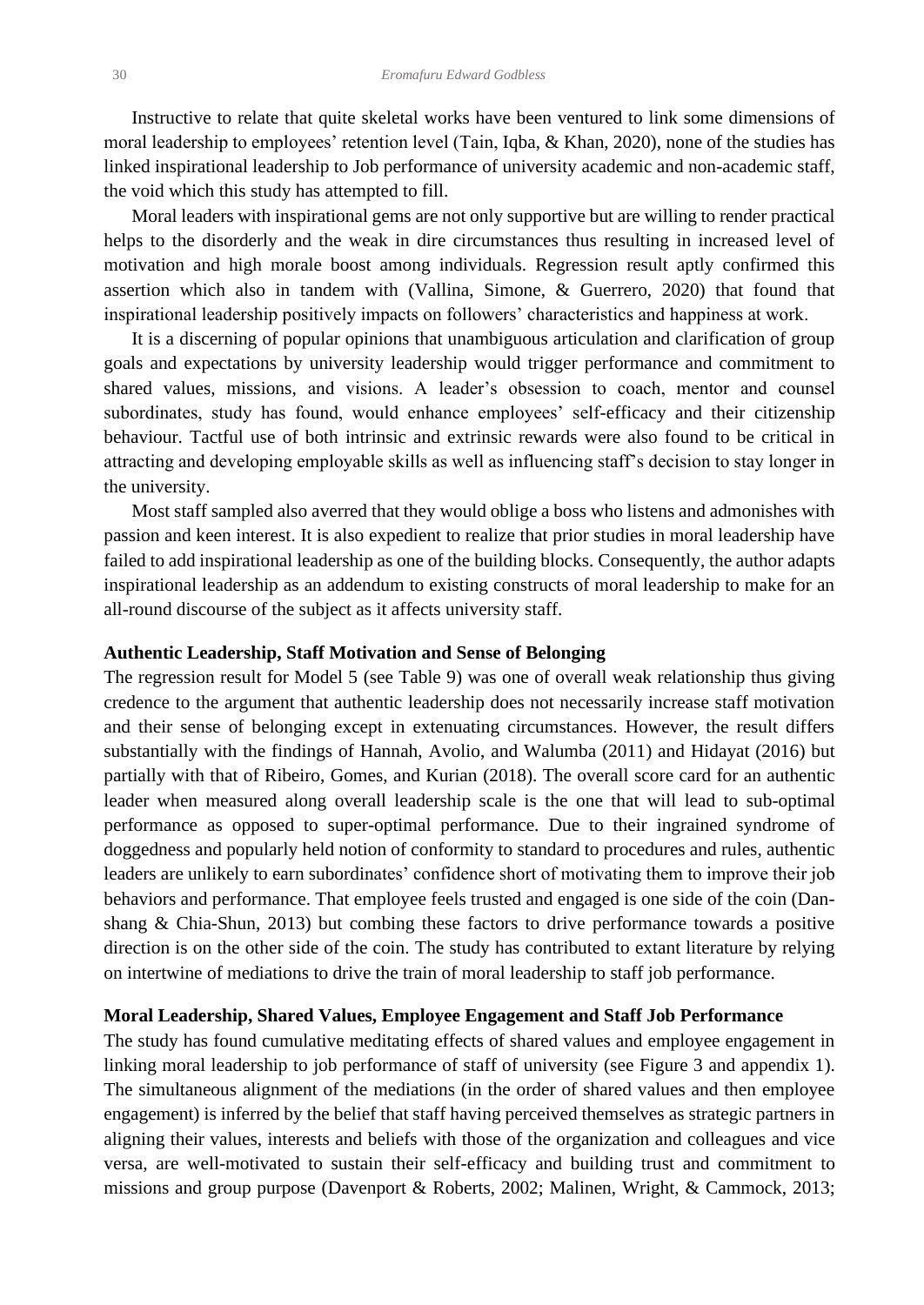Tims, Bakker, & Xanthopoulou, 2020). The university culture must espouse shared values, strongly anchored on strong moral edifice translated into policies, missions, goals and visions.

There is deficit or lack of empirical works that linked moral leadership with job performance of the university staff with the moderating effect of shared values and employee engagement. The shared values of organisation which the employees must recognize as both mutually reinforcing and revolving around strong ethical culture will not only increase staff' sense of worthiness and self-identity but will spur them to super-optimal performance.

## **Extant Contributions, Originality/Value**

The study has laid bare, the importance of shared-meaning, shared-values, and shared-vision, augmented with organizational sense of identity, in aligning expanded constructs of moral leadership with job performance of staff of Nigerian Universities. The study is supposedly the first in sub-Sahara Africa and diaspora to examine simultaneous moderating effect of shared values and employee engagement in the university's moral leadership-staff job performance link. Again, by developing integrated and robust constructs of moral leadership into a coherent building block, the study has established how expanded dimensions of moral leadership can be adapted to job performance measures of university staff for optimum performance.

Withal, by using synthesis of analytical tools (regression model and structural equation modelling, etc.) to explain how modified constructs of moral leadership mediated by share values and employee engagement could lead to job performance of academic and non-academic staff of Nigerian universities, the study has demonstrated the necessity to build into coherent and inclusive framework the leadership architectures and moral fabrics of Nigerian universities for excelling services and robust management-staff relationship.

Finally, by adapting and upgrading Lemoine et al.'s (2018) concept of moral leadership to five constructs, the study has provided a coherent and all-round framework that shape management's sense of value and ethical decorum in the university leadership architecture.

# **Conclusion**

Nigeria as a sovereign nation is not in deficit of pool of talented and energetic individuals with diverse leadership credentials. Nonetheless, the knot of governing and nurturing university system to unenviable height is quite beyond mere possession of latent administrative, technical, or intellectual skills to manage relationships and resources. The unceasing pressures to mortgage core values for personal aggrandizement and compelling demands by stakeholders for moral decency and corrupt-free society has laid bare the vital question of which side of the issue to toe – to be moral or amoral. University management must sustain the right pedigree and leadership acumen found on unbroken moral edifice to navigate through multi-faceted challenges faced by the institutions. Resting on stakeholder and social exchange theories and using regression model and structural equation modelling as analytical tools, the study has sought to find out if share values and employee engagement mediate between the constructs of moral leadership and job performance measures of university staff. The sample respondents which included both teaching and nonteaching staff are the vulnerable and often are the victims of University's unfair labour practices. From the foregoing it is evident that shared values and employee engagement moderate the effect of moral leadership on job performance. However, one dimension of moral leadership (authentic leadership) was found to have negative influence on university staff in terms of motivation. It is germane that management builds commitment to and emphasis moral leadership constructs of value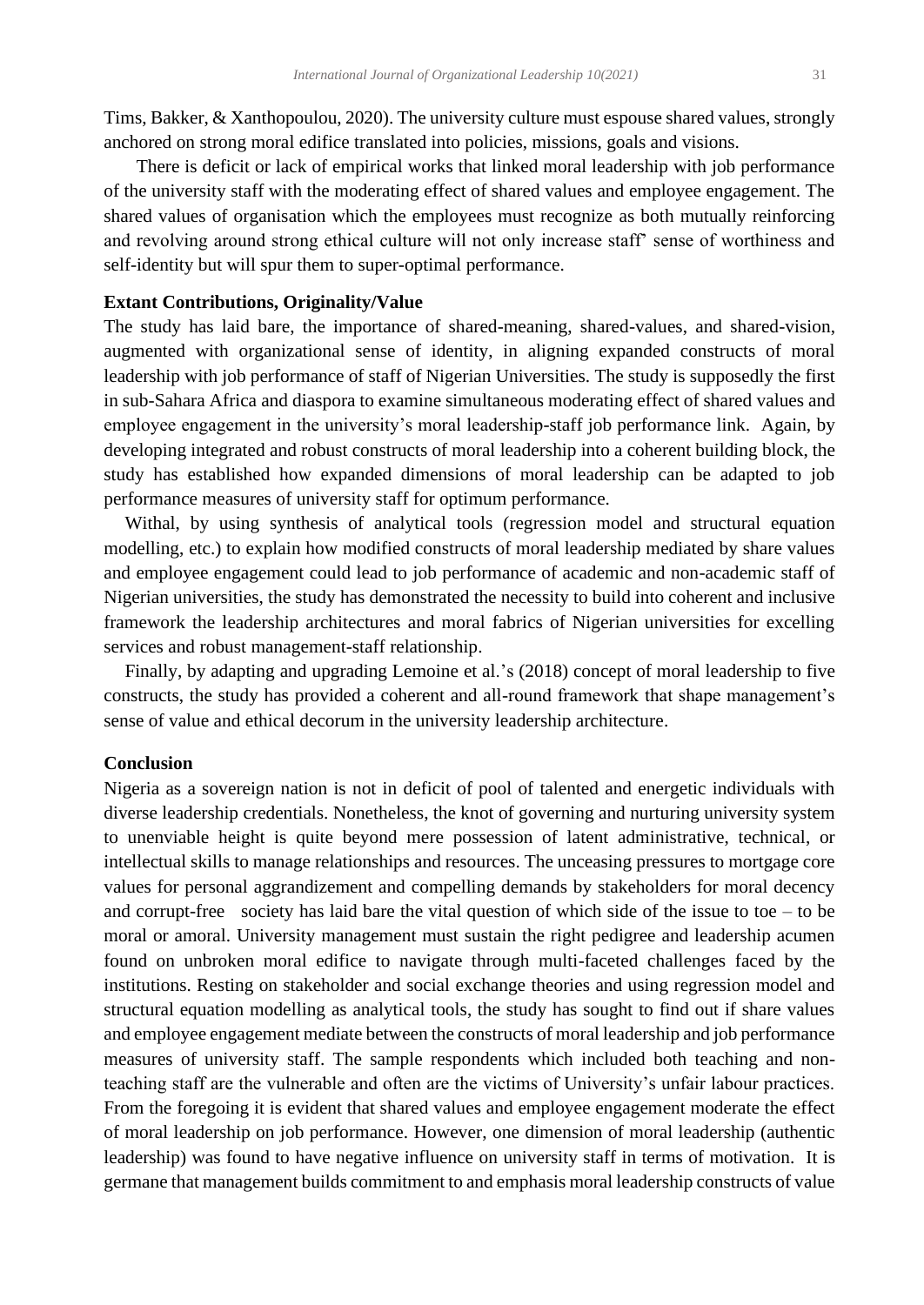reward, servant, ethical, and inspirational but to deemphasize the authentic leadership except in extenuating circumstances.

#### **References**

- Abun, D., Racoma, A., & Racsa, L. R. (2017). Moral leadership of middle-lower level managers and employee's job satisfaction of Divine Word Colleges in Region 1, Philippines as perceived by the employees. *IJRDO-Journal of Business Management, 3*(9), 257–288. Retrieved fro[m https://hal.archives-ouvertes.fr/hal-02334352/](https://hal.archives-ouvertes.fr/hal-02334352/)
- Ajmal, A., Bashir, M., Abrar, A., Khan, M. M., & Saqib, S. (2015). The effects of intrinsic and extrinsic rewards on employee attitudes: Mediating role of perceived organizational support. *Journal of Service Science and Management*, *8*(4), 461–470. https://doi.org[/10.4236/jssm.2015.84047](http://dx.doi.org/10.4236/jssm.2015.84047)
- Al Darmaki, S. J., Omar, S., & Wan Ismail, W. (2019). Driving innovation: Reviewing the role of rewards. *Journal of Human Resource and Sustainability Studies*, *7*(3), 406–415. https://doi.org[/10.4236/jhrss.2019.73027](https://doi.org/10.4236/jhrss.2019.73027)
- Allen, G. H. (2006). Failures of total quality management: products of leadership and organisational culture. *Community College Journal of Research and Practice, 18*(4), 381–390[. https://doi.org/10.1080/1066892940180406](https://doi.org/10.1080/1066892940180406)
- Asiff, M., Qing, M., Hwang, J., & Shi, H. (2019). Ethical leadership, affective commitment, work engagement, and creativity: Testing a multiple mediation approach. *Sustainability, 11*(16), 1–16[. https://doi.org/10.3390/su11164489](https://doi.org/10.3390/su11164489)
- Bao, Y., & Li, C. (2019). From moral leadership to positive work behaviors: the mediating roles of value congruence and leadermember exchange. *Frontiers of Business Research in China,* 13(6). <https://doi.org/10.1186/s11782-019-0052-3>
- Bao, Y., Lin, L., & Liu, D. (2017). Leveraging the employee voice: A multi-level social learning perspective of ethical leadership. *The International Journal of Human Resource Management, 10*(12), 1869–1901. <https://doi.org/10.1080/09585192.2017.1308414>
- Baron, M. W., Pettit, P., & Slote, M. (1997). *Three methods of ethics:* A debate. Hoboken, NJ: Willey-Blackwell.
- Bedi, A., Alpaslan, C. M., & Green, S. (2015). A meta-analytic review of ethical leadership outcomes and moderators. *Journal of Business Ethics*, *139*(3), 1–20. <https://doi.org/10.1007/s10551-015-2625-1>
- Biza, T. A., & Mama Irbo, M. (2020). The impact of leadership styles on employee commitment in Madda Walabu university. *African Journal of Business Management, 14*(9), 291–300. <https://doi.org/10.5897/AJBM2018.8603>
- Carucci, R. (2016). Why ethical people make unethical choices. *Harvard Business Review.* Retrieved from <https://hbr.org/2016/12/why-ethical-people-make-unethical-choices>
- Casimir, Izueke, & Nzekwe, (2014). Public sector and corruption in Nigeria: An ethical and institutional framework of analysis. *Open Journal of Philosophy, 4*(3), 216–224. https://doi.org/10.4236/ojpp.2014.43029
- Chandler, R. C. (2005). Avoiding unethical misconduct disasters. *Graziadio Business Review, 8*(3). Retrieved from <https://gbr.pepperdine.edu/2010/08/avoiding-ethical-misconduct-disasters/>
- Changsuk, K., Jianhong, M., Roman, B., Mark, H., H., & Mingu, K. (2017). Ethical leadership: An integrative review and future research agenda. *Ethics and Behavior*, *28*(2), 104–132. <https://doi.org/10.1080/10508422.2017.1318069>
- Crossman, A. (2020). Understanding social exchange theory. Retrieved from [https://thoughtco.com/social-exchange-theory-](https://thoughtco.com/social-exchange-theory-3026634)[3026634](https://thoughtco.com/social-exchange-theory-3026634)
- Dan-shang, W., & Chia-Shun, H. (2013). The effect of authentic leadership on employee trust, and employee engagement, social behavior and personality. *An International Journal, 41*(4), 613–624[. https://doi.org/10.2224/sbp.2013.41.4.613](https://doi.org/10.2224/sbp.2013.41.4.613)
- Davenport, T. O., & Roberts, D. R., (2002). Job engagement: Why it's important and how to improve it. *Employment Relation, 29*(3), 21–29[. https://doi.org/10.1002/ert.10048](https://doi.org/10.1002/ert.10048)
- De Cremer, D., & Vandekerckhove, W. (2017). Managing unethical behavior in organizations: The need for a behavioral business ethics approach. *Journal of Management and Organization, 23*(3), 437–455. <https://doi.org/10.1017/jmo.2016.4>
- Donalson, T., & Peterson, L. E. (1995). The stakeholder theory of the corporation: Concepts, evidences, and implications. *Academy of Management Review, 20*(1), 65–91. Retrieved from<http://www.jstor.org/stable/258887>
- Engelbrecht, A. S., Gardielle, H., & Mahembe, M. (2017). Integrity, ethical leadership, trust and work engagement. *Leadership and Organizational Development Journal, 38*(3), 368–379. <https://doi.org/10.1108/LODJ-11-2015-0237>
- Freeman, R. E. (1984). *Strategic management: A stakeholder approach*. New York: Pitman Publishers. Retrieved from <https://ssrn.com/abstract=263511>
- Fudge, R. S., & Schlacter, J. L. (1999). Motivating employees to act ethically: An expectancy theory approach. *Journal of Business Ethics*, *8*, 295–304.<https://doi.org/10.1023/A:1005801022353>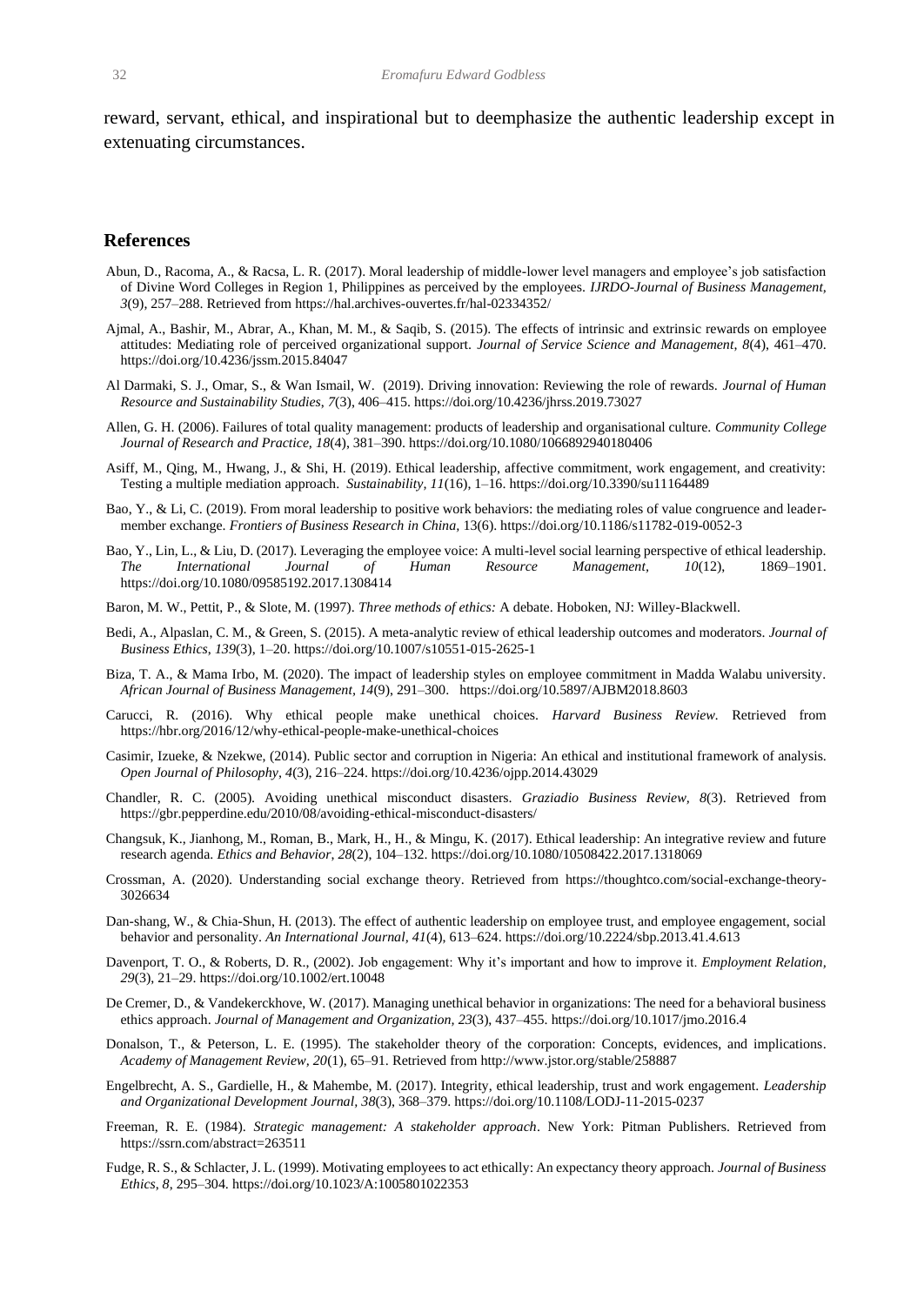- Gino, F. (2015). Understanding ordinary unethical behaviors: why people who value morality act immorally. *Current Opinion in Behavioral Sciences, 3*(1), 107–111.<https://doi.org/10.1016/j.cobeha.2015.03.001>
- Hidayat, S. (2016). Authentic Leadership is source of intrinsic motivation in work engagement with moderating role of overall trust, cognitive and affective trust. *Journal of multi-disciplinary Engineering Science and Technology, 3*(3), 4236–4242. Retrieved fro[m https://iiste.org/Journals/index.php/JRDM/article/view/29348](https://iiste.org/Journals/index.php/JRDM/article/view/29348)
- Hannah, S., Avolio, B. J., & Walumba, F. O. (2011). Relationship between authentic leadership, moral courage, and ethical and pro-social behaviors. *Business Ethics Quarterly*, *21*(4), 555–578.<https://doi.org/10.5840/beq201121436>
- Hegarty, N., & Moccia, S. (2018). Components of ethical leadership and their importance in sustaining organizations over the long-term. *The Journal of Value-based Leadership*, *11*(1). <http://dx.doi.org/10.22543/0733.111.1199>
- Homans, G. (1961). *Social behavior: its elementary forms.* New York: Harcourt Brace Jovanovich, *40*(2), 180–181. <https://doi.org/10.2307/2574301>
- Hoseah, E. G. (2014). Corruption as a global hindrance to promoting ethics, integrity and sustainable development in Tazania: the role of anti-corruption agency. *Journal of Global Ethics*, *10*(3), 384–392. <https://doi.org/10.1080/17449626.2014.973995>
- Hoyt, C. L., Price, T. L., & Poatsy, L. (2013). The social role theory of unethical leadership. *The Leadership Quarterly*, *24*(5), 712–723. [https://doi.org/10.1016/j.leaqua.2013.07.001](https://psycnet.apa.org/doi/10.1016/j.leaqua.2013.07.001)
- Kempe, R. H. (1999). Corruption in Africa: A crisis in ethical leadership. *Public Integrity, 1*(3), 289–308. Retrieved from [https://www.researchgate.net/publication/273944947\\_Corruption\\_in\\_Africa\\_A\\_Crisis\\_in\\_Ethical\\_Leadership](https://www.researchgate.net/publication/273944947_Corruption_in_Africa_A_Crisis_in_Ethical_Leadership)
- Kendra, C. (2020). Social comparison theory in psychology. Retrieved from [https://www.verywellmind.com/what-is-the-social](https://www.verywellmind.com/what-is-the-social-comparison-process-2795872)[comparison-process-2795872](https://www.verywellmind.com/what-is-the-social-comparison-process-2795872)
- Kraatz, M. S., Flores, R., & Chandler, D. (2020). The values of values for institutional analysis. *Academy of Management Annals*, *14*(2). <https://doi.org/10.5465/annals.2018.0074>
- Kurland, N. B. (1995). The unexplored territory linking rewards and ethical behavior: A review and a diagnostic model. *Business and Society Journal*, Sage Pub, *34*(1), 34–50[. https://doi.org/10.1177/000765039503400103](https://doi.org/10.1177%2F000765039503400103)
- Lambert, E. G., Keena, L. D., Leone, M., May, D., & Haynes (2020). The effects of distributive and procedural justice on job satisfaction and organizational commitment of correctional staff. *The Social Science Journal*, *57*(4), 405– 41[6.https://doi.org/10.1016/j.soscij.2019.02.002](https://doi.org/10.1016/j.soscij.2019.02.002)
- Lemoine, G. J., Hartnell, C. A., & Leroy, H. (2018). Taking stock of moral approaches to leadership: An integrative review of ethical, authentic, and servant leadership. *Academy of Management Annals,13*(1). <https://doi.org/10.5465/annals.2016.0121>
- Li, F., Chen, T., & Lai, X., (2017). How does reward for creativity program benefit or frustrate employee creative performance? The perspective of transactional model of stress and coping. *Organisation and Group Management, Sage Journals*, *43*(1), 138– 175. [https://doi.org/10.1177/1059601116688612](https://doi.org/10.1177%2F1059601116688612)
- Liu, H. (2010). When leaders fall: A typology of Failures and framing strategies. *Management Communication Quarterly*, *24*(2), 232–259. [http://mcq.sagepub.com/content/24/2/232](http://mcq.sagepub.com/content/24/2/232.abstract)
- Mackey, J. D., Frieder, R. E., Brees, J. R., & Martinko, M. J. (2017). Abuse supervision: A meta-analysis and empirical review. *Journal of Management, 43*(6), 1940–1965[. https://doi.org/10.1177/0149206315573997](https://doi.org/10.1177%2F0149206315573997)
- Malik, M. S., Awais, M., Timsal, A., & Qureshi, U., H. (2016). Impact of ethical leadership on employees' performance: Moderating role of organizational values. *International Review of Management and Marketing, 6*(3), 590–595. <https://www.researchgate.net/publication/305488961>
- Malinen, S., Wright, S., & Cammock, P. (2013). What drives organizational engagement? A case study on trust. *Evidenced-based HRM, a Global Form for Empirical Scholarship, 1*(1), 96–108[. https://doi.org/10.1108/20493981311318638](https://doi.org/10.1108/20493981311318638)
- Merkin, R., & Shah, M. K. (2014). The impact of sexual abuse on job satisfaction, turnover intentions, and absenteeism: Findings from Parkistan compared to the United States. *Springerplus*, *3*(215). [https://doi.org/10.1186/2193-1801-3-213](file:///C:/Users/Dr.%20Eromafuru/Documents/CyberLink)
- Miao, Q., Newman, A., Schwarz, G., & Xu, L. (2014). Servant leadership, trust, and the organizational commitment of public sector employees. *Journal of Public Administration*, *92*(3). https://doi.org/10.1111/padm.1291.
- Mihelic, K. K., Lipicnik, B., & Tekavecic, M., (2010). Ethical leadership. *International Journal of Management and Information Systems, 14*(5), 1–12. <https://doi.org/10.19030/ijmis.v14i5.11>
- Mitroff, I. (1983). *Stakeholders of the organizational mind*. San Francisco: Jessey-Bass Publishers, 178. <https://doi.org/10.1002/hrm.3930230409>
- Ribeiro, N., Gomes, D., & Kurian, S. (2018). Authentic leadership and performance: The mediating role of employees' affective commitment. *Social Responsibility Journal, 14*(1), 213–225. <https://doi.org/10.1108/SRJ-06-2017-0111>
- Russell, R. F. (2001). The role of values in servant leadership. *Leadership and Organisation Development Journal, 22*(2), 76–84. <https://doi.org/10.1108/01437730110382631>
- Salah, M. R. A. (2016). The influence of reward on employees' performance. *British Journal of Economics, Management and Trade*, *13*(4), 1–25. https://doi.org/10.9734/BJEMT/2016/25822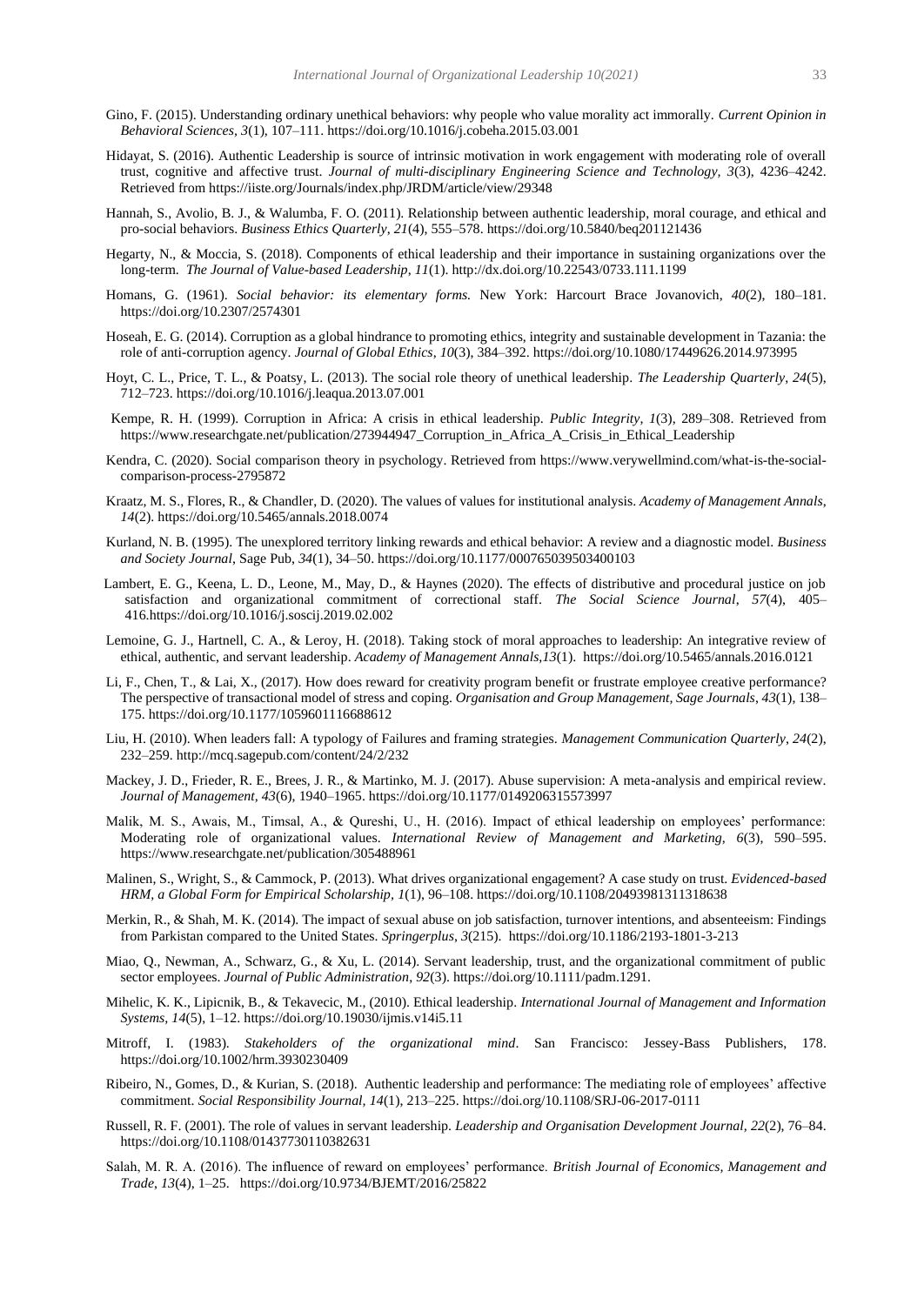- Saleem, F., Zhang, Y. Z., Gopinath, C., & Adeel, A. (2020). Impact of servant leadership on performance: The mediating role of affective and cognitive trust. *Sage Journals: Leadership, Business Law and Business Ethics*, *10*(1). [https://doi.org/10.1177/2158244019900562](https://doi.org/10.1177%2F2158244019900562)
- Schwarz, Q., Newman, A., Cooper, B., & Eva, N. (2016). Servant leadership and follower job performance: The mediating effect of public service motivation. *Public Administration, 94*(4). <https://doi.org/10.1111/padm.12266>
- Sendjaya, S. (2005). Morality and leadership: Examining the ethics of transformational leadership. *Journal of Academic Ethics*, *3*(1), 75–86[. https://doi.org/10.1007/s10805-005-0868-7](https://doi.org/10.1007/s10805-005-0868-7)
- Shakeel, F., Kruyen, P. M., & Thiel, S. V. (2019). Ethical Leadership as a process: A conceptual proposition. *Journal of Public Integrity, 21*(6), 613–624. <https://doi.org/10.1080/10999922.2019.1606544>
- Solinger, O. N., Jansen, P., & Cornelissen, J. P. (2020). The emergence of moral leadership. *Academy of Management Review*, *45*(3), 504–527. <https://doi.org/10.5465/amr.2016.0263>
- Spears, L. (1996). Reflections on Robert K. Greenleaf and servant-leadership. *Leadership and Organisational Development Journal, 17*(7), 33–35[. https://doi.org/10.1108/01437739610148367](https://doi.org/10.1108/01437739610148367)
- Tain, H., IqbaI, S., & Khan, S. (2020). The impact of transformational leadership on employee retention: Mediating and moderation through organisational citizenship behavior and communication. *Organisation Psychology*, *11*, 314. <https://doi.org/10.3389/fpsyg.2020.00314>
- Tims, M., Bakker, A. B., & Xanthopoulou, D. (2020). Do transformational leaders enhance their followers' daily work engagement? The *Leadership Quarterly*, *22*(1), 121–131. <https://doi.org/10.1016/j.leaqua.2010.12.011>
- Vallina, A. S., Simone, C., & Guerrero, R. F. (2020). The human side of leadership: Inspirational leadership effects on followers' characteristics and happiness at work. *Journal of Business Research*, *107*(C), 162–171. https://doi.org/10.1016/j.jbusres.2018.10.044
- Wang, Y., & Li, H. (2019). Moral leadership and unethical pro-organisational behavior: A moderated mediation model. *Frontiers in Psychology: Organisational Psychology*, *10*: 2640[. https://doi.org/10.3389/fpsyg.2019.02640](https://doi.org/10.3389/fpsyg.2019.02640)
- Xu, A., Loi, R., & Ngo, H. (2016). Ethical leadership behavior and employee justice perceptions: The mediating role of trust in organization. *Journal of Business Ethics*, *134*, 493–504[. https://doi.org/10.1007/s10551-014-2457-4](https://doi.org/10.1007/s10551-014-2457-4)
- Yidon, T., & Xinxin, L. (2013). How ethical leadership influence employee's innovative work behavior: A perspective of intrinsic motivation. *Journal of Business Ethics*, *116*(2), 441–455. <http://dx.doi.org/10.1007/s10551-012-1509-x>

Yuki, G. A. (2010). *Leadership in organizations* (7<sup>th</sup> ed.). Upper Saddle River, NY: Prentice Hall.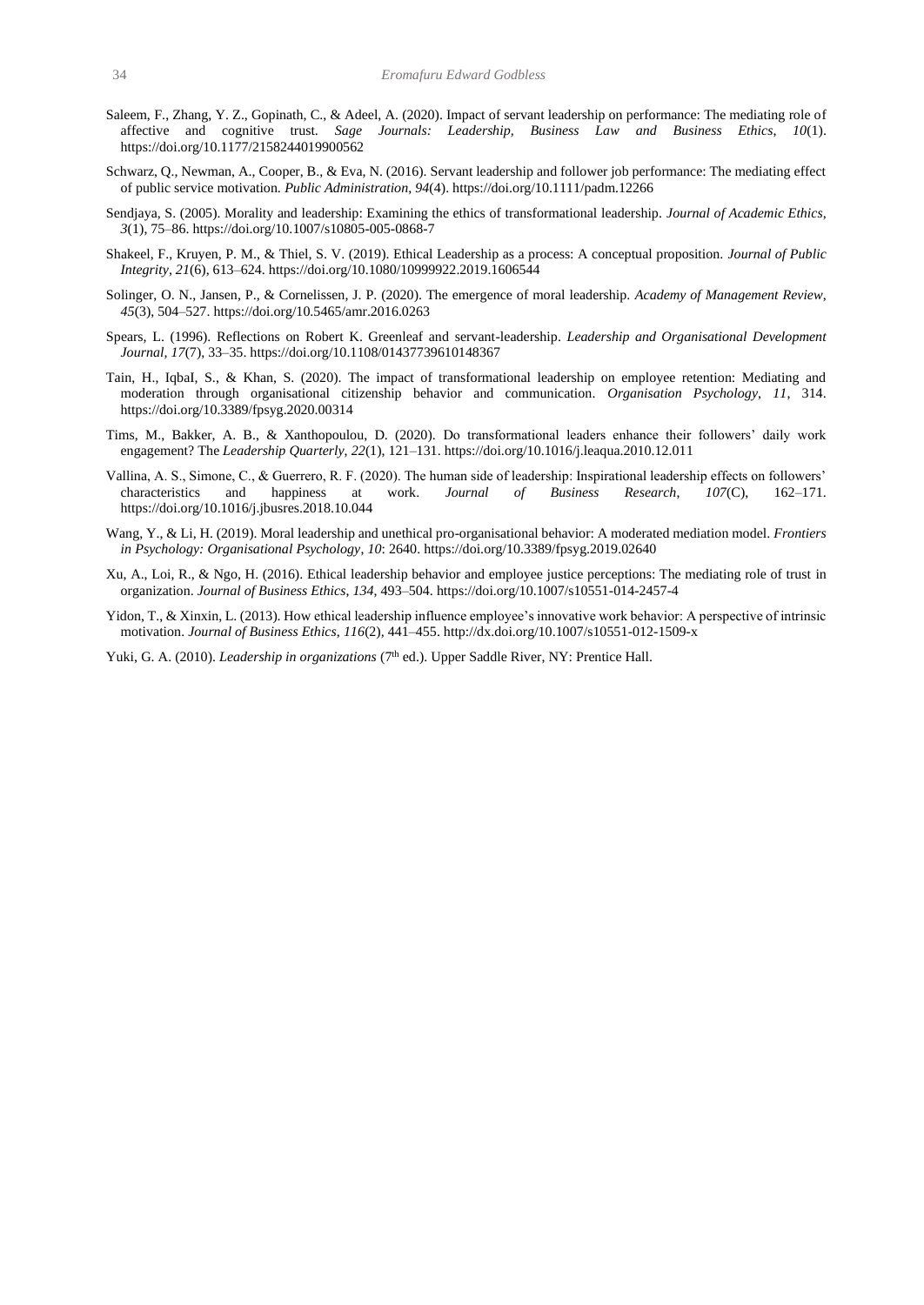# **Appendix 1**

| Structural equation model<br>Estimation method = $ml$<br>Log likelihood                                                              | $= -2734.9237$                                                                            |                                                                                             |                       |                         | Number of obs                                                                                | 380                                                                                          |
|--------------------------------------------------------------------------------------------------------------------------------------|-------------------------------------------------------------------------------------------|---------------------------------------------------------------------------------------------|-----------------------|-------------------------|----------------------------------------------------------------------------------------------|----------------------------------------------------------------------------------------------|
| $(1)$ [vlship]MLSHIP = 1                                                                                                             |                                                                                           |                                                                                             |                       |                         |                                                                                              |                                                                                              |
|                                                                                                                                      | Coef.                                                                                     | OIM<br>Std. Err.                                                                            |                       | $z = P >  z $           | [95% Conf. Interval]                                                                         |                                                                                              |
| Structural<br>eengsv <-<br><b>MLSHIP</b><br>cons                                                                                     | $-.0174022$<br>4.31                                                                       | .0664238<br>.0340212                                                                        | $-0.26$<br>126.69     | 0.793<br>0.000          | $-.1475904$<br>4.24332                                                                       | .1127861<br>4.37668                                                                          |
| sjperf <-<br>eengsv<br><b>MLSHIP</b><br>cons                                                                                         | .6822861<br>.0252775<br>1.349347                                                          | .0428236<br>.0490215<br>.1862876                                                            | 15.93<br>0.52<br>7.24 | 0.000<br>0.606<br>e.eee | .5983533<br>$-.0708029$<br>.9842302                                                          | .7662188<br>.1213579<br>1.714464                                                             |
| Measurement<br>vlship <-<br><b>MLSHIP</b><br>cons                                                                                    | $\mathbf{1}$<br>3.58                                                                      | (constrained)<br>.0743178                                                                   | 48.17                 | 0.000                   | 3.43434                                                                                      | 3.72566                                                                                      |
| slship <-<br><b>MLSHIP</b><br>$\_cons$                                                                                               | 1.777664<br>3.72                                                                          | .3320994<br>.0678625                                                                        | 5.35<br>54.82         | 0.000<br>0.000          | 1.126761<br>3.586992                                                                         | 2.428566<br>3.853008                                                                         |
| elship <-<br><b>MLSHIP</b><br>$_{\text{-cons}}$                                                                                      | 1.262945<br>3.39                                                                          | .2041274<br>.0676075                                                                        | 6.19<br>50.14         | 0.000<br>0.000          | .8628623<br>3.257492                                                                         | 1.663027<br>3.522508                                                                         |
| ilship <-<br><b>MLSHIP</b><br>cons                                                                                                   | .5995465<br>3.57                                                                          | .1525952<br>.073146                                                                         | 3.93<br>48.81         | 0.000<br>e.eee          | .3004655<br>3.426637                                                                         | .8986275<br>3.713363                                                                         |
| alship <-<br><b>MLSHIP</b><br>cons                                                                                                   | .3139492<br>3.27                                                                          | .1200329<br>.0597337                                                                        | 2.62<br>54.74         | 0.009<br>0.000          | .078689<br>3.152924                                                                          | .5492093<br>3.387076                                                                         |
| var(e.vlship) <br>var(e.slship) <br>var(e.elship)<br>var(e.ilship)<br>var(e.alship)<br>var(e.eengsv)<br>var(e.sjperf)<br>var(MLSHIP) | 1.3255<br>.3342207<br>.8425772<br>1.485962<br>1.037765<br>.347133<br>.1909118<br>.3314391 | .1233748<br>.1366275<br>.088167<br>.1255407<br>.0855338<br>.0283454<br>.0155922<br>.1004887 |                       |                         | 1.104464<br>.1499917<br>.6863415<br>1.259199<br>.8829624<br>.2957947<br>.1626721<br>.1829485 | 1.590771<br>.7447312<br>1.034378<br>1.753562<br>1.219709<br>.4073815<br>.2240538<br>.6004524 |
|                                                                                                                                      |                                                                                           |                                                                                             |                       |                         | LR test of model vs. saturated: chi2(13) = $64.69$ , Prob > chi2 = 0.0000                    |                                                                                              |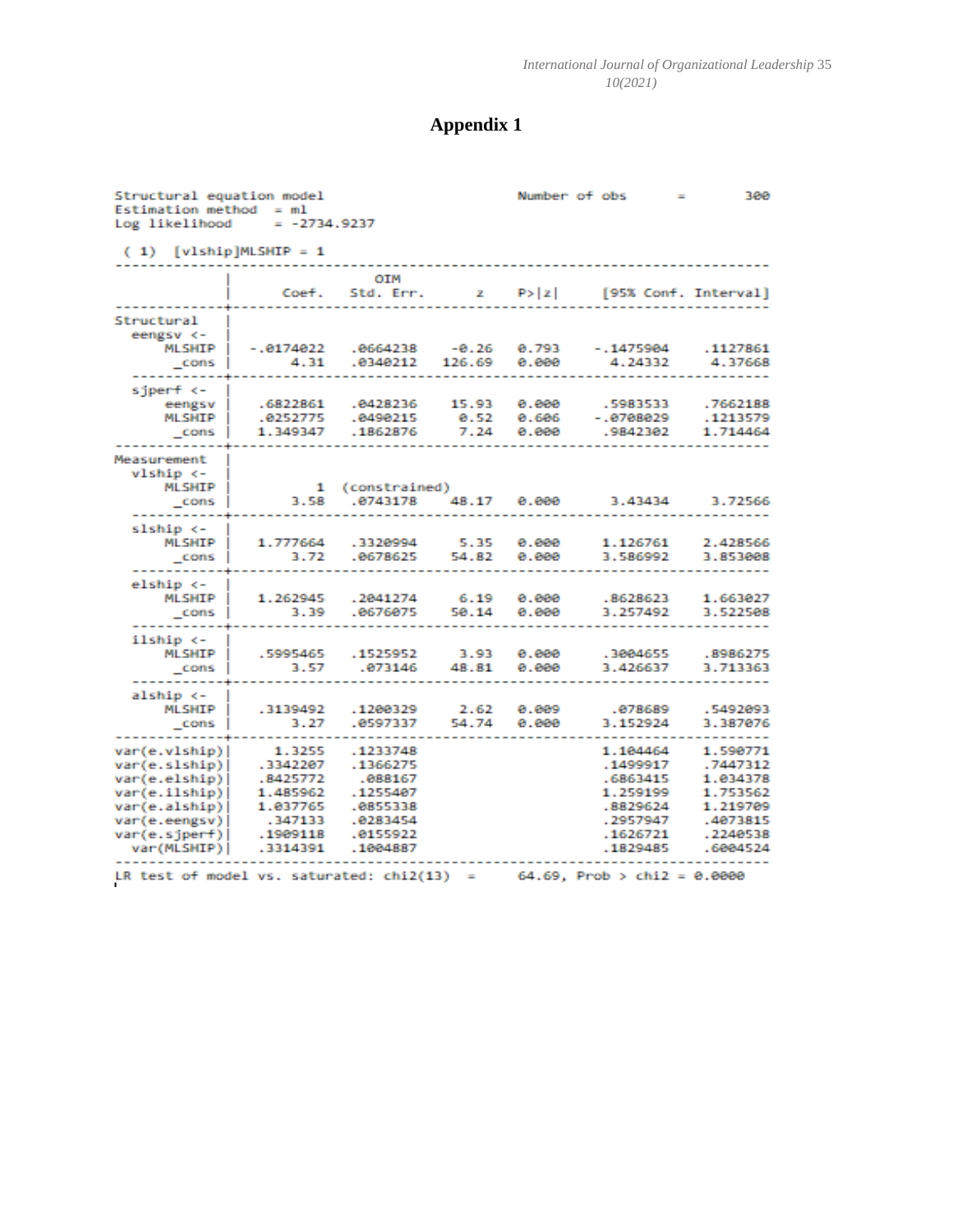# **Appendix 2**

# **Presentation of data and respondents' response pattern**

|                | Value reward leadership                                                                                                      |                |                |                |               |                |                    |                |                   |             |               |  |  |  |
|----------------|------------------------------------------------------------------------------------------------------------------------------|----------------|----------------|----------------|---------------|----------------|--------------------|----------------|-------------------|-------------|---------------|--|--|--|
|                | <b>Ouestionnaire Items</b>                                                                                                   | U(1)           |                |                | SD(2)         |                | D(3)               |                | A(4)              |             | SA(5)         |  |  |  |
|                |                                                                                                                              | N <sub>0</sub> | $\frac{0}{0}$  | N <sub>0</sub> | $\frac{0}{0}$ | N <sub>0</sub> | $\frac{0}{0}$      | N <sub>0</sub> | $\frac{0}{0}$     | No.         | $\frac{0}{0}$ |  |  |  |
|                | Rewards fill a need if they are not sentimentally<br>determined.                                                             |                |                | 29             | 9.7           | 39             | 13                 | 144            | 48                | 88          | 29.3          |  |  |  |
| $\mathfrak{D}$ | Rewards should be based on accurate and realistic<br>performance appraisal outcomes.                                         | 26             | 8.7            | 48             | 6             | 41             | 13.6               | 39             | 13                | 146         | 48.7          |  |  |  |
| 3              | Organization's reward decision should be reflective of<br>staff length of stay and meritorious services.                     | 10             | 3.3            | 27             | 9             | 19             | 6.3                | 155            | 51.7              | 89          | 29.7          |  |  |  |
| $\overline{4}$ | The university reward practice as it relates to appointment<br>and staff upgrade should be fair.                             | 20             | 6.7            | 20             | 6.7           | 49             | 16.3               | 117            | 39                | 94          | 31.3          |  |  |  |
| 5              | The reward policies and procedures affecting termination<br>and reinstatement should be perceived by staff as being<br>fair. |                |                | 9              | 3             | 29             | 9.7                | 174            | 58                | 88          | 29.3          |  |  |  |
| 6              | decisions in the university<br>should<br>Reward<br>make<br>allowance for effort and contribution.                            | 6              | $\overline{c}$ | 18             | 6             | 41             | 13.7               | 89             | 29.7              | 146         | 48.7          |  |  |  |
| 7              | Management should opt for equity-based reward practice<br>for its staff.                                                     | 10             | 3.3            | 21             | $\tau$        | 25             | 8.3                | 105            | 35                | 139         | 46.3          |  |  |  |
|                |                                                                                                                              |                |                |                |               |                |                    |                |                   |             |               |  |  |  |
|                | <b>Servant leadership</b>                                                                                                    |                |                |                |               |                |                    |                |                   |             |               |  |  |  |
|                | Ougotianualus Itama                                                                                                          |                | TT(1)          | CD(2)          |               |                | $\mathbf{D}$ $(2)$ |                | $\triangle$ $(A)$ | $C$ A $(E)$ |               |  |  |  |

| <b>Ouestionnaire Items</b>                                                                                                                  | U(1)           |               |                        | SD(2)         |                | D(3)          |     | A(4)          |                | SA(5)         |  |  |  |
|---------------------------------------------------------------------------------------------------------------------------------------------|----------------|---------------|------------------------|---------------|----------------|---------------|-----|---------------|----------------|---------------|--|--|--|
|                                                                                                                                             | N <sub>0</sub> | $\frac{6}{9}$ | $\mathbf{N}\mathbf{0}$ | $\frac{0}{0}$ | N <sub>0</sub> | $\frac{0}{0}$ | No. | $\frac{0}{0}$ | N <sub>0</sub> | $\frac{0}{0}$ |  |  |  |
| Leaders should recognize their strengths and limitations.                                                                                   |                |               | 29                     | 9.7           | 39             | -13           | 88  | 29.3          | 144            | 48            |  |  |  |
| University officials should lead by examples in imparting<br>moral values on others.                                                        | 10             | 3.3           | 27                     | 9             | 19             | 6.3           | 155 | 51.7          | 89             | 29.7          |  |  |  |
| Understanding and listening leader garner<br>more<br>momentum than the unreceptive and un-caring one.                                       |                |               | 28                     | 9.3           | 40             | 13.4          | 88  | 29.3          | 144            | 48            |  |  |  |
| Empathetic leader that cares for and reflects the feelings<br>and concerns of the subordinates gain acceptance and<br>mandate of the group. | 25             | 8.3           | 49                     | 16.<br>3      | -41            | 13.6          | 39  | 13            | 146            | 48.7          |  |  |  |
| Leaders should live above-board to inculcate moral<br>discipline on others.                                                                 | 27             | 9             | 10                     | 3.3           | 10             | 3.3           | 164 | 54.7          | 89             | 29.7          |  |  |  |

|                          | <b>Ethical leadership</b>                                                                                                                              |      |               |                |               |                 |               |                |               |                |               |  |  |
|--------------------------|--------------------------------------------------------------------------------------------------------------------------------------------------------|------|---------------|----------------|---------------|-----------------|---------------|----------------|---------------|----------------|---------------|--|--|
|                          | <b>Ouestionnaire Items</b>                                                                                                                             | U(1) |               | SD(2)          |               | $\mathbf{D}(3)$ |               |                | A(4)          |                | SA(5)         |  |  |
|                          |                                                                                                                                                        | No.  | $\frac{0}{0}$ | N <sub>0</sub> | $\frac{0}{0}$ | N <sub>0</sub>  | $\frac{0}{0}$ | N <sub>0</sub> | $\frac{0}{0}$ | N <sub>0</sub> | $\frac{0}{0}$ |  |  |
|                          | University leadership should uphold high sense of<br>morality and sound ethics in administrative matters.                                              | 20   | 6.7           | 20             | 6.7           | 49              | 16.3          | 117            | 39            | 94             | 31.3          |  |  |
| 2                        | A climate of impunity that promotes perpetual sexual<br>abuse would negate the good image of the institution.                                          | 10   | 3.3           | 27             | 9             | 18              | 6             | 156            | 52            | 89             | 29.7          |  |  |
| 3                        | A culture of impunity that violates employees' free-will<br>and right to self-determination will breed mistrust and<br>negative motivation.            | ٠    | ۰             | 29             | 9.7           | 39              | 13            | 88             | 29.3          | 144            | 48            |  |  |
| $\overline{\mathcal{L}}$ | In an organisation where key management decisions and<br>programmes are jettisoned for ulterior ends will lead to<br>betrayal of confidence and trust. | 26   | 8.7           | 39             | 13            | 39              | 13            | 50             | 16.7          | 146            | 48.7          |  |  |
| 5                        | A lopsided promotion exercises influenced by the whims<br>of the boss for ulterior purpose will destroy group<br>cohesiveness                          | 10   | 3.3           | 27             | 9             | 19              | 6.3           | 155            | 51.7          | 89             | 29.7          |  |  |
| 6                        | The university administration must not sacrifice the<br>course of justice for shabby conduct                                                           | 20   | 6.7           | 12             | 4             | 39              | 13            | 117            | 39            | 111            | 37            |  |  |

#### **Inspirational leadership**

| <b>Ouestionnaire Items</b>                                                                                                       | U (1)          |                          | SD(2)          |               | D(3)           |               | A(4)           |               |                | SA(5)         |
|----------------------------------------------------------------------------------------------------------------------------------|----------------|--------------------------|----------------|---------------|----------------|---------------|----------------|---------------|----------------|---------------|
|                                                                                                                                  | N <sub>0</sub> | $\frac{0}{0}$            | N <sub>0</sub> | $\frac{0}{0}$ | N <sub>0</sub> | $\frac{0}{0}$ | N <sub>0</sub> | $\frac{0}{0}$ | N <sub>0</sub> | $\frac{0}{0}$ |
| Moral leaders must be supportive and be willing to render<br>practical help to disorderly and the weak in dire<br>circumstances. |                | ۰                        | 28             | 9.3           | 40             | 13.4          | 88             | 29.3          | 144            | 48            |
| University leadership must be articulate enough to clarify<br>individual and group expectations.                                 |                | $\overline{\phantom{a}}$ |                |               | 29             | 9.7           | 74             | 58            | 88             | 29.3          |
| A good leader must develop the capacity to coach and<br>mentors' others.                                                         |                | -                        | 29             | 9.7           | 39             | 13            | 44             | 48            | 88             | 29.3          |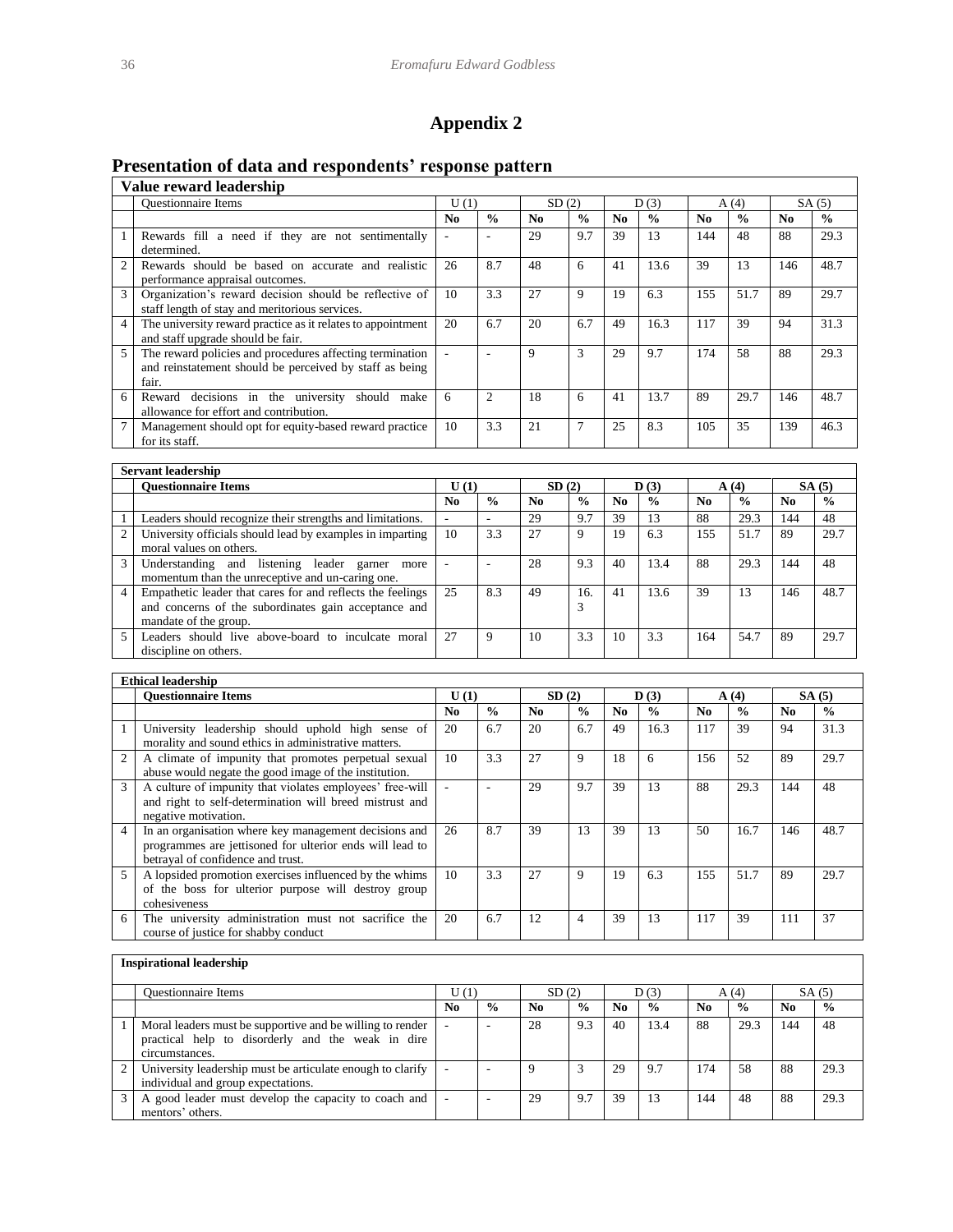#### *International Journal of Organizational Leadership* 37 *10(2021)*

| $\overline{4}$              | Inspiration leaders make combined use of both intrinsic<br>and extrinsic rewards to attract and retain employable<br>skills.                    | 26                       | 8.7                      | 48                       | 16                       | 41      | 13.6 | 39  | 13   | 146 | 48.7  |
|-----------------------------|-------------------------------------------------------------------------------------------------------------------------------------------------|--------------------------|--------------------------|--------------------------|--------------------------|---------|------|-----|------|-----|-------|
| 5                           | A moral leader with inspirational drive displays a deep<br>sense of humor and foresight to others.                                              | 10                       | 3.3                      | 27                       | 9                        | 19      | 6.3  | 155 | 51.7 | 89  | 29.7  |
|                             | <b>Authentic leadership</b>                                                                                                                     |                          |                          |                          |                          |         |      |     |      |     |       |
| 1                           | Moral leaders are men of their words who develop<br>employee self confidence                                                                    | 25                       | 8.3                      | 49                       | 16.<br>3                 | 41      | 13.6 | 39  | 13   | 146 | 48.7  |
| $\overline{c}$              | Moral leaders are task-oriented who lead by the power of<br>reward                                                                              | 27                       | 9                        | 10                       | 3.3                      | 10      | 3.3  | 164 | 54.7 | 89  | 29.7  |
| 3                           | Organisational leaders are always conscious of their<br>position                                                                                | 26                       | 8.7                      | 48                       | 16                       | 41      | 13.6 | 39  | 13   | 146 | 48.7  |
| $\overline{4}$              | Authentic leaders are aware of their strengths and<br>weaknesses                                                                                | 10                       | 3.3                      | 27                       | 9                        | 19      | 6.3  | 155 | 51.7 | 89  | 29.7  |
| 5                           | Authentic leaders could a times be selfish and insensitive<br>to subordinates' plights                                                          | 20                       | 6.7                      | 20                       | 6.7                      | 11<br>7 | 39   | 49  | 16.3 | 94  | 31.3  |
|                             | <b>Productivity</b>                                                                                                                             |                          |                          |                          |                          |         |      |     |      |     |       |
| ${\bf S}$<br>$\sqrt{2}$     | Questionnaire Items                                                                                                                             | U(1)                     |                          | SD(2)                    |                          |         | D(3) |     | A(4) |     | SA(5) |
| $\mathbf n$<br>$\mathbf{1}$ | I work hard when my boss offers reward according to my<br>worth in the organization.                                                            | $\Box$                   | $\overline{\phantom{a}}$ | $\overline{a}$           | $\overline{\phantom{a}}$ | 29      | 12.6 | 174 | 58   | 97  | 32.3  |
| $\overline{c}$              | Staff become efficient when staff appraisal system is<br>perceived as being fair and based on realistic standard.                               | L.                       | $\overline{\phantom{a}}$ | ÷,                       | $\overline{a}$           | 69      | 23   | 137 | 45.7 | 94  | 31.3  |
| 3                           | Staff should be promoted based on their work experience<br>and seniority                                                                        | 29                       | 9.7                      | $\overline{\phantom{a}}$ | $\overline{\phantom{a}}$ | 39      | 13   | 144 | 48   | 88  | 29.3  |
| $\overline{4}$              | An effective reward system would increase the pace of<br>work                                                                                   | 26                       | 8.7                      | 48                       | 16                       | 41      | 13.6 | 39  | 13   | 146 | 48.7  |
| 5                           | will<br>self-confidence<br>Fair<br>reward<br>enhance<br>and<br>performance.                                                                     | 10                       | 3.3                      | 27                       | 9                        | 19      | 6.3  | 155 | 51.7 | 89  | 29.7  |
| 6                           | Unbiased rewards will lead to greater job satisfaction.                                                                                         | 20                       | 6.7                      | 15                       | 5                        | 54      | 18   | 117 | 39   | 94  | 31.3  |
|                             | <b>Job commitment</b>                                                                                                                           |                          |                          |                          |                          |         |      |     |      |     |       |
| 1                           | Staff confidence and trust in management will enhance<br>with adequate supply of facilities and resources.                                      | 29                       | 9.7                      | $\overline{\phantom{a}}$ | $\Box$                   | 39      | 13   | 144 | 48   | 88  | 29.3  |
| $\sqrt{2}$                  | Employees accept ambitiously challenging and exciting<br>tasks that are value-laden.                                                            | $\overline{\phantom{a}}$ | $\bar{\phantom{a}}$      | $\overline{\phantom{a}}$ | $\overline{\phantom{a}}$ | 29      | 12.6 | 174 | 58   | 97  | 32.3  |
| 3                           | Under proper leadership, employees would perform their<br>work voluntarily and enthusiastically.                                                | $\Box$                   | $\overline{\phantom{a}}$ | 29                       | 9.7                      | 39      | 13   | 144 | 48   | 88  | 29.3  |
| $\overline{4}$              | Employee' self-identity will increase if his/her needs are<br>cared for.                                                                        | 26                       | 8.7                      | 48                       | 16                       | 41      | 13.6 | 39  | 13   | 146 | 48.7  |
| 5                           | Staff level of trust and faith in the organisation will<br>improve with an exemplary leadership in place.                                       | 10                       | 3.3                      | 27                       | 9                        | 19      | 6.3  | 155 | 51.7 | 89  | 29.7  |
|                             | <b>Trust and confidence building</b>                                                                                                            |                          |                          |                          |                          |         |      |     |      |     |       |
| 1                           | Employees trust and confidence in management will<br>descend low in an unethical work situation.                                                | $\blacksquare$           | $\overline{\phantom{a}}$ | 29                       | 9.7                      | 39      | 13   | 144 | 48   | 88  | 29.3  |
| $\overline{c}$              | Employees felt hurt and betrayed when they are sexually<br>harassed.                                                                            | 26                       | 8.7                      | 48                       | 16                       | 41      | 13.6 | 39  | 13   | 146 | 48.7  |
| 3                           | Denial of staff' free-will and self-determination will breed<br>mistrust and negative motivation.                                               | 10                       | 3.3                      | 27                       | 9                        | 19      | 6.3  | 155 | 51.7 | 89  | 29.7  |
| $\overline{4}$              | An unhealthy ethical climate will lead to breach of trust<br>and self-confidence.                                                               | 20                       | 6.7                      | 20                       | 6.7                      | 49      | 16.3 | 117 | 39   | 94  | 31.3  |
| 5                           | Group cohesiveness will be broken with promotion<br>exercise that is perceived to be prejudiced.                                                | L.                       | $\overline{a}$           | 9                        | 3                        | 29      | 9.7  | 174 | 58   | 88  | 29.3  |
| 6                           | Employees are tempted to give up good and cling to<br>dubious behavior when the course of integrity is traversed.                               | 6                        | 2                        | 18                       | 6                        | 41      | 13.7 | 89  | 29.7 | 146 | 48.7  |
|                             | <b>Job</b> retention                                                                                                                            |                          |                          |                          |                          |         |      |     |      |     |       |
| 1                           | Staff level of motivation and morale are high when they<br>are supported and their needs cared for promptly.                                    | $\Box$                   | $\overline{\phantom{a}}$ | 9                        | 3                        | 29      | 9.7  | 174 | 58   | 88  | 29.3  |
| $\overline{c}$              | performance<br>Employees'<br>often increases<br>when<br>organisational goals and their expectations are made more<br>explicit and communicated. | 10                       | 3.3                      | 27                       | 9                        | 19      | 6.3  | 155 | 51.7 | 89  | 29.7  |
| 3                           | Employees' self-efficacy and organizational identity will<br>be influenced with appropriate mentorship and training.                            | $\overline{\phantom{a}}$ | $\overline{\phantom{a}}$ | 28                       | 9.3                      | 40      | 13.4 | 88  | 29.3 | 144 | 48    |